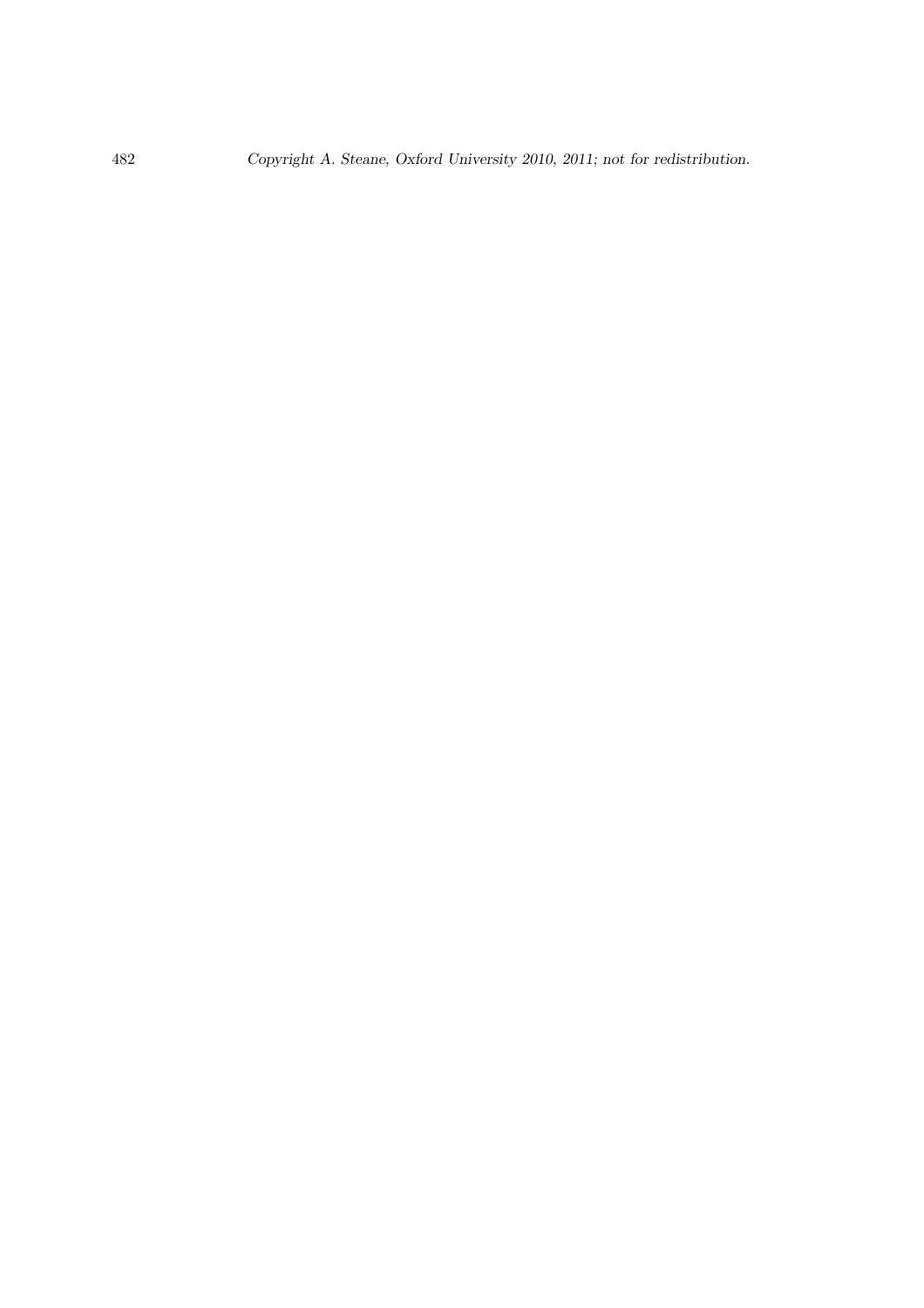## Chapter 17

# Spinors

## 17.1 Introducing spinors

Spinors are mathematical entities somewhat like tensors, that allow a more general treatment of the notion of invariance under rotation and Lorentz boosts. To every tensor of rank k there corresponds a spinor of rank  $2k$ , and some kinds of tensor can be associated with a spinor of the same rank. For example, a general 4-vector would correspond to a Hermitian spinor of rank 2, which can be represented by a  $2 \times 2$  Hermitian matrix of complex numbers. A null 4-vector can also be associated with a spinor of rank 1, which can be represented by a complex vector with two components. We shall see why in the following.

Spinors can be used without reference to relativity, but they arise naturally in discussions of the Lorentz group. One could say that a spinor is the most basic sort of mathematical object that can be Lorentz-transformed. The main facts about spinors are given in the box. This summary is placed here rather than at the end of the chapter in order to help the reader follow the main thread of the argument.

It appears that Klein originally designed the spinor to simplify the treatment of the classical spinning top in 1897. The more thorough understanding of spinors as mathematical objects is credited to Elie Cartan in 1913. They are closely related to Hamilton's quaternions (about ´ 1845).

Spinors began to find a more extensive role in physics when it was discovered that electrons and other particles have an intrinsic form of angular momentum now called 'spin', and the behaviour of this type of angular momentum is correctly captured by the mathematics discovered by Cartan. Pauli formalized this connection in a non-relativistic (i.e. low velocity) context, modelling the electron spin using a two-component complex vector, and introducing the *Pauli*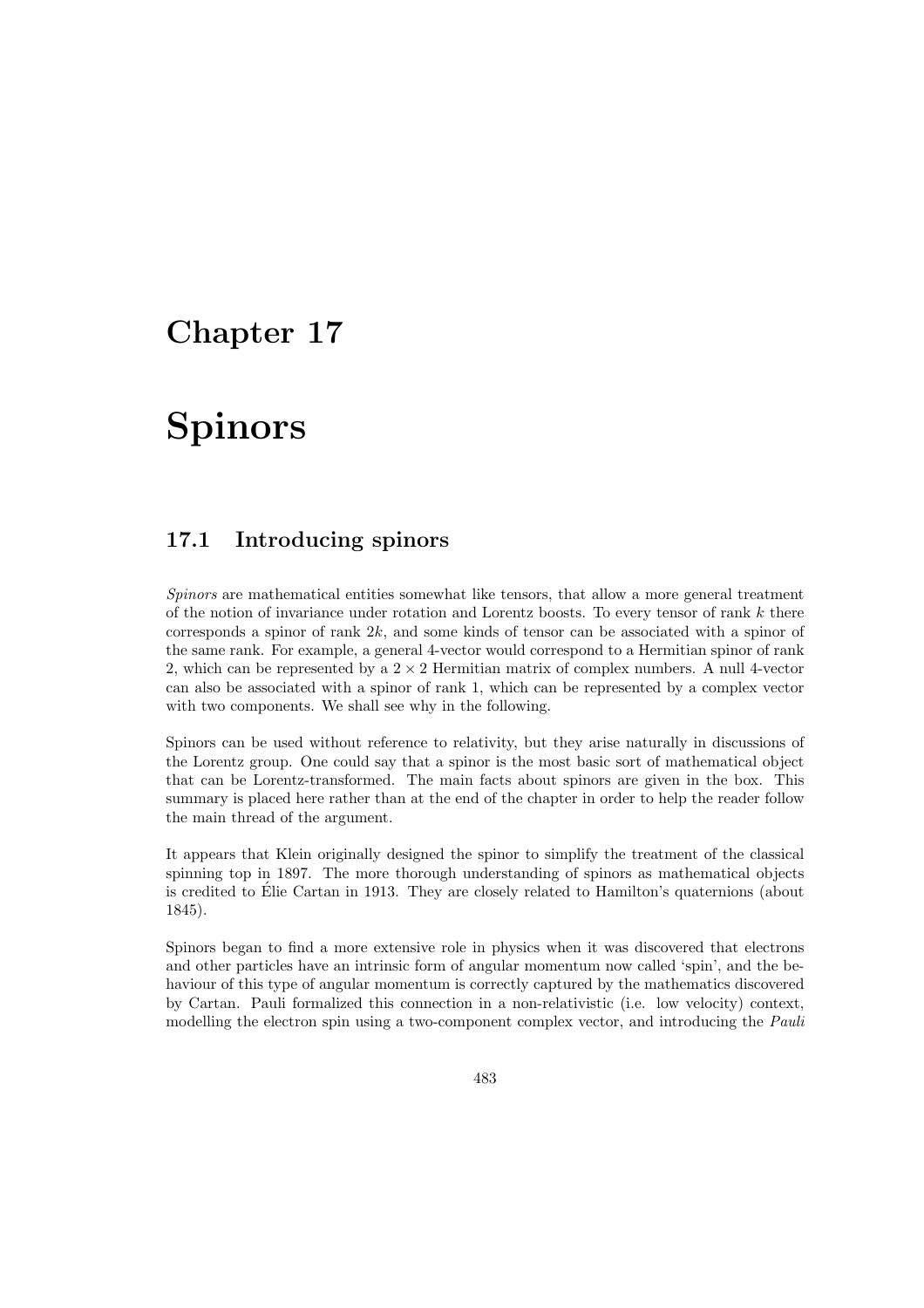Spinor summary. A rank 1 spinor can be represented by a two-component complex vector, or by a null 4-vector, angle and sign. The spatial part can be pictured as a flagpole with a rigid flag attached.

The 4-vector is obtained from the 2-component complex vector by

$$
\begin{aligned}\n\mathsf{U}^{\mu} &= \langle u | \, \sigma^{\mu} | u \rangle \quad \text{if } u \text{ is a contraspinor ("right-handed")} \\
\mathsf{U}_{\mu} &= \langle \tilde{u} | \, \sigma^{\mu} | \tilde{u} \rangle \quad \text{if } \tilde{u} \text{ is a cospinor ("left handed").}\n\end{aligned}
$$

Any  $2 \times 2$  matrix  $\Lambda$  with unit determinant Lorentz-transforms a spinor. Such matrices

can be written

$$
\Lambda = \exp(i\boldsymbol{\sigma} \cdot \boldsymbol{\theta}/2 - \boldsymbol{\sigma} \cdot \boldsymbol{\rho}/2)
$$

where  $\rho$  is rapidity. If  $\Lambda$  is unitary the transformation is a rotation in space; if  $\Lambda$  is Hermitian it is a boost.

If  $s' = \Lambda(v) s$  is the Lorentz transform of a right-handed spinor, then under the same change of reference frame a left-handed spinor transforms as  $\tilde{s}' = (\Lambda^{\dagger})^{-1}\tilde{s} = \Lambda(-v)\tilde{s}$ . The Weyl equations may be obtained by considering  $(W^{\alpha} \sigma_{\alpha})w$ . This combination is zero in all frames. Applied to a spinor  $w$  representing energy-momentum it reads

$$
(E/c - \mathbf{p} \cdot \boldsymbol{\sigma})\boldsymbol{w} = 0
$$
  

$$
(E/c + \mathbf{p} \cdot \boldsymbol{\sigma})\tilde{\boldsymbol{w}} = 0.
$$

These equations are not parity-invariant. If both the energy-momentum and the spin of a particle can be represented simultaneously by the same spinor, then the particle is massless and the sign of its helicity is fixed.

A Dirac spinor  $\Psi = (\phi_R, \phi_L)$  is composed of a pair of spinors, one of each handedness. From the two associated null 4-vectors one can extract two orthogonal non-null 4-vectors

$$
\begin{array}{rcl}\n\mathsf{U}^{\mu} & = & \Psi^{\dagger} \gamma^0 \gamma^{\mu} \Psi, \\
\mathsf{W}^{\mu} & = & \Psi^{\dagger} \gamma^0 \gamma^{\mu} \gamma^5 \Psi,\n\end{array}
$$

where  $\gamma^{\mu}, \gamma^5$  are the Dirac matrices. With appropriate normalization factors these can represent the 4-velocity and 4-spin of a particle.

Starting from a frame in which  $U^i = 0$  (i.e. the rest frame), the result of a Lorentz boost to a general frame can be written

$$
\begin{pmatrix} -m & E + \boldsymbol{\sigma} \cdot \mathbf{p} \\ E - \boldsymbol{\sigma} \cdot \mathbf{p} & -m \end{pmatrix} \begin{pmatrix} \phi_R(\mathbf{p}) \\ \chi_L(\mathbf{p}) \end{pmatrix} = 0.
$$

This is the Dirac equation. Under parity inversion the parts of a Dirac spinor swap over; the Dirac equation is therefore parity-invariant.

spin matrices. Then in seeking a quantum mechanical description of the electron that was consistent with the requirements of Lorentz covariance, Paul Dirac had the brilliant insight that an equation of the right form could be found if the electron is described by combining the mathematics of spinors with the existing quantum mechanics of wavefunctions. He introduced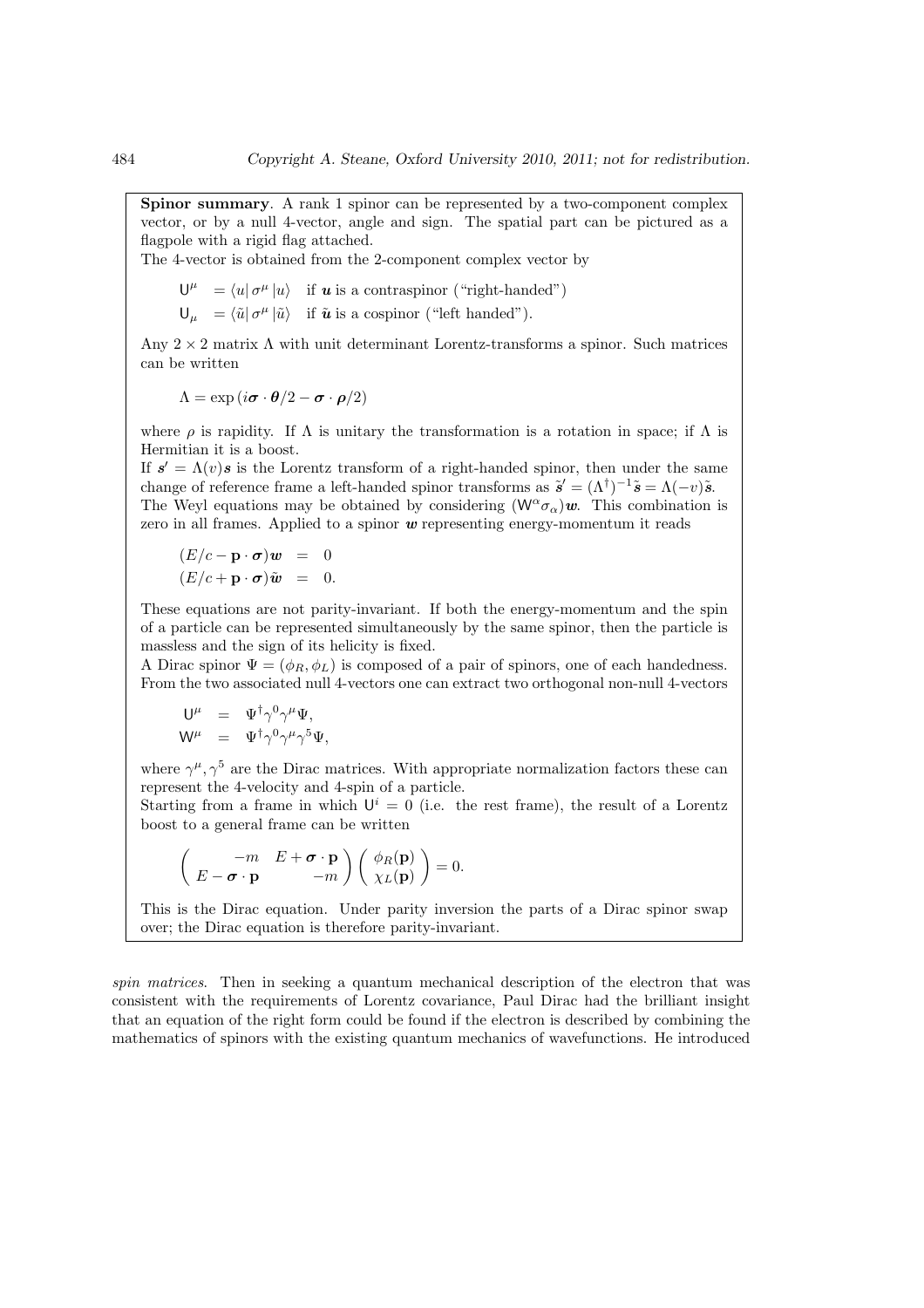

Figure 17.1: A spinor. The spinor has a direction in space ('flagpole'), an orientation about this axis ('flag'), and an overall sign (not shown). A suitable set of parameters to describe the spinor state, up to a sign, is  $(r, \theta, \phi, \alpha)$ , as shown. The first three fix the length and direction of the flagpole by using standard spherical coordinates, the last gives the orientation of the flag.

a 4-component complex vector, now called a Dirac spinor, and by physically interpreting the wave equation thus obtained, he predicted the existence of antimatter.

We have already hinted at the mathematical background to spinors when we introduced eq. (??) in chapter 5. Now we will discuss spinors more fully, concentrating on the simplest case, namely 2-component spinors. These suffice to describe rotations in 3 dimensions, and Lorentz transformations in  $3 + 1$  dimensions.

Undergraduate students often first meet spinors in the context of non-relativistic quantum mechanics and the treatment of the spin angular momentum. This can give the impression that spinors are essentially about spin, an impression that is fortified by the name 'spinor'. However, you should try to avoid that assumption in the first instance. Think of the word 'spinor' as a generalisation of 'vector' or 'tensor'. We shall meet a spinor that describes an electric 4-current, for example, and a spinor version of the Faraday tensor, and thus write Maxwell's equations in spinor notation.

Just as we can usefully think of a vector as an arrow in space, and a 4-vector as an arrow in spacetime, it is useful to have a geometrical picture of a rank 1 spinor (or just 'spinor' for short). It can be pictured as a vector with two further features: a 'flag' that picks out a plane in space containing the vector, and an overall sign, see figure 17.1. The crucial property is that under the action of a rotation, the direction of the spinor changes just as a vector would, and the flag is carried along in the same way is if it were rigidly attached to the 'flag pole'. A rotation about the axis picked out by the flagpole would have no effect on a vector pointing in that direction, but it does affect the spinor because it rotates the flag.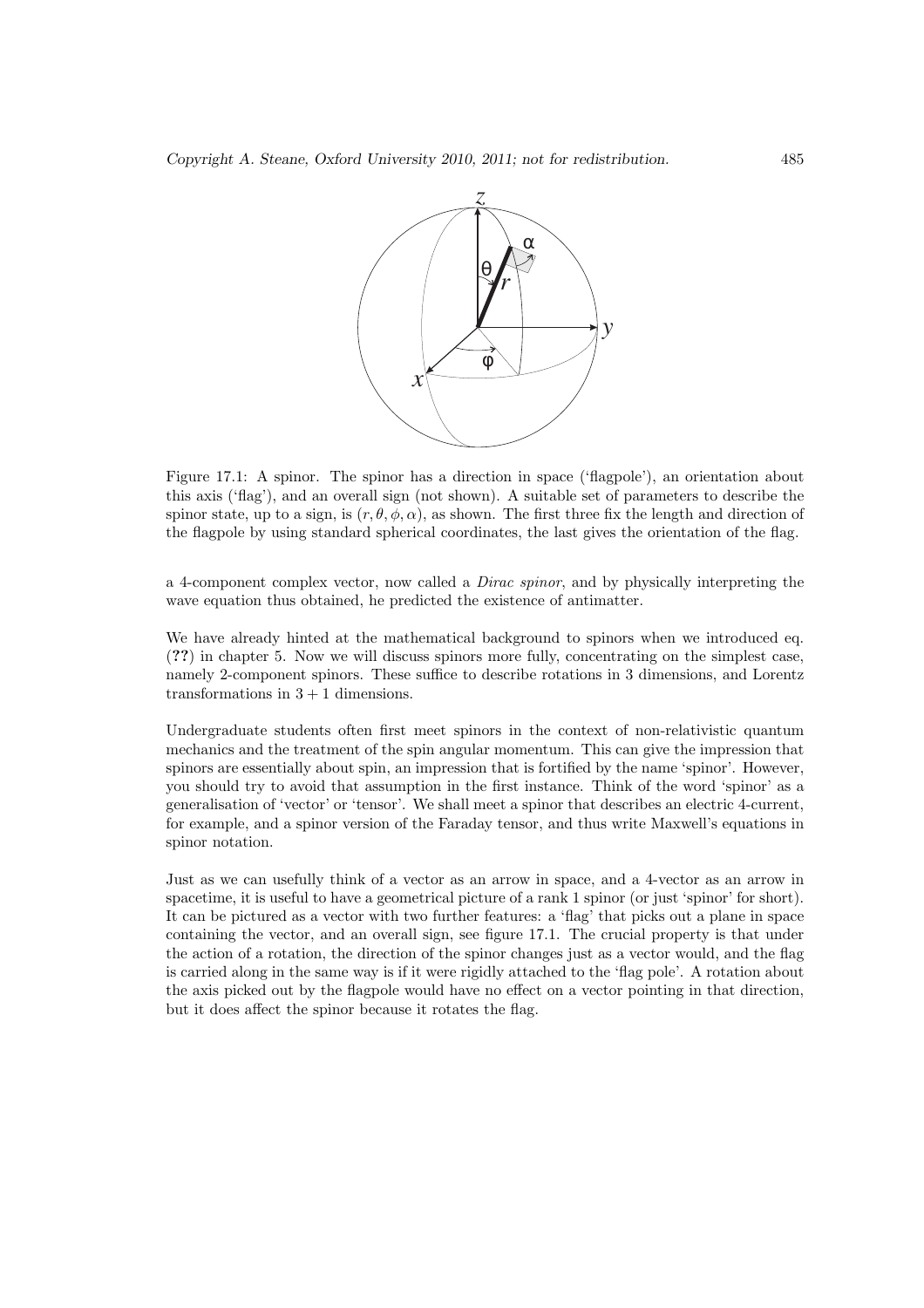The overall sign of the spinor is more subtle. We shall find that when a spinor is rotated through 360◦ , it is returned to its original direction, as one would expect, but also it picks up an overall sign change. You can think of this as a phase factor  $(e^{i\pi} = -1)$ . This sign has no consequence when spinors are examined one at a time, but it can be relevant when one spinor is compared with another. When we introduce the mathematical description using a pair of complex numbers (a 2-component complex vector) this and all other properties will automatically be taken into account.

To specify a spinor state one must furnish 4 real parameters and a sign: an illustrative set r,  $\theta$ ,  $\phi$ ,  $\alpha$  is given in figure 17.1. One can see that just such a set would be naturally suggested if one wanted to analyse the motion of a spinning top. We shall assume the overall sign is positive unless explicitly stated otherwise. The application to a classical spinning top is such that the spinor could represent the instantaneous positional state of the top. However, we shall not be interested in that application. In this chapter we will show how a spinor can be used to represent the energy-momentum and the spin of a massless particle, and a pair of spinors can be used to represent the energy-momentum and Pauli-Lubanksi spin 4-vector of a massive particle. Some very interesting properties of spin, that otherwise might seem mysterious, emerge naturally when we use spinors.

A spinor, like a vector, can be rotated. Under the action of a rotation, the spinor magnitude is fixed while the angles  $\theta$ ,  $\phi$ ,  $\alpha$  change. In the flag picture, the flagpole and flag evolve together as a rigid body; this suffices to determine how  $\alpha$  changes along with  $\theta$  and  $\phi$ . In order to write the equations determining the effect of a rotation, it is convenient to gather together the four parameters into two complex numbers defined by

$$
a \equiv \sqrt{r} \cos(\theta/2) e^{i(-\alpha-\phi)/2},
$$
  
\n
$$
b \equiv \sqrt{r} \sin(\theta/2) e^{i(-\alpha+\phi)/2}.
$$
\n(17.1)

(The reason for the square root and the factors of 2 will emerge in the discussion). Then the effect of a rotation of the spinor through  $\theta_r$  about the y axis, for example, is

$$
\begin{pmatrix} a' \\ b' \end{pmatrix} = \begin{pmatrix} \cos(\theta_r/2) & -\sin(\theta_r/2) \\ \sin(\theta_r/2) & \cos(\theta_r/2) \end{pmatrix} \begin{pmatrix} a \\ b \end{pmatrix}.
$$
 (17.2)

We shall prove this when we investigate more general rotations below.

From now on we shall refer to the two-component complex vector

$$
\mathbf{s} = s e^{-i\alpha/2} \begin{pmatrix} \cos(\theta/2)e^{-i\phi/2} \\ \sin(\theta/2)e^{i\phi/2} \end{pmatrix} \tag{17.3}
$$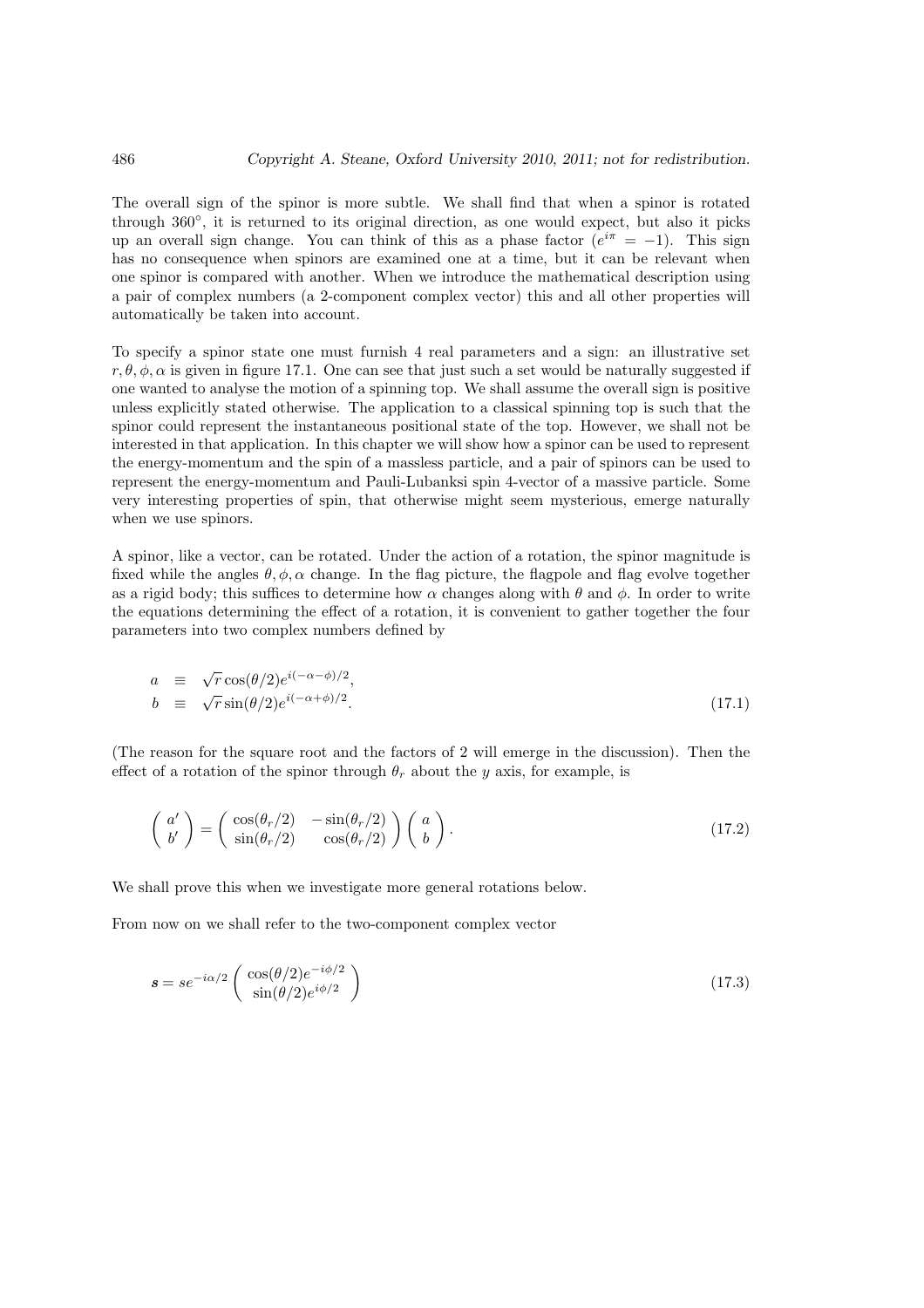

Figure 17.2: Some example spinors. In two cases a pair of spinors pointing in the same direction but with flags in different directions are shown, to illustrate the role of the flag angle  $\alpha$ . Any given direction and flag angle can also be represented by a spinor of opposite sign to the one shown here.

as a 'spinor'. A spinor of size s has a flagpole of length

$$
r = |a|^2 + |b|^2 = s^2. \tag{17.4}
$$

The components  $(r_x, r_y, r_z)$  of the flagpole vector are given by

$$
r_x = ab^* + ba^*, \ r_y = i(ab^* - ba^*), \ r_z = |a|^2 - |b|^2,
$$
\n(17.5)

which may be obtained by inverting  $(17.1)$ . You can now see why the square root was required in (17.1).

The complex number representation will prove to be central to understanding spinors. It gives a second picture of a spinor, as a vector in a 2-dimensional complex vector space. One learns to 'hold' this picture alongside the first one. Most people find themselves thinking pictorially in terms of a flag in a 3-dimensional real space as illustrated in figure 17.1, but every now and then it is helpful to remind oneself that a pair of opposite flagpole states such as 'straight up along  $z'$  and 'straight down along  $z'$  are *orthogonal* to one another in the complex vector space (you can see this from eq. (17.3), which gives  $(s, 0)$  and  $(0, s)$  for these cases, up to phase factors).

Figure 17.2 gives some example spinor states with their complex number representation. Note that the two basis vectors  $(1,0)$  and  $(0,1)$  are associated with flagpole directions up and down along z, respectively, as we just mentioned. Considered as complex vectors, these are orthogonal to one another, but they represent directions in 3-space that are opposite to one another. More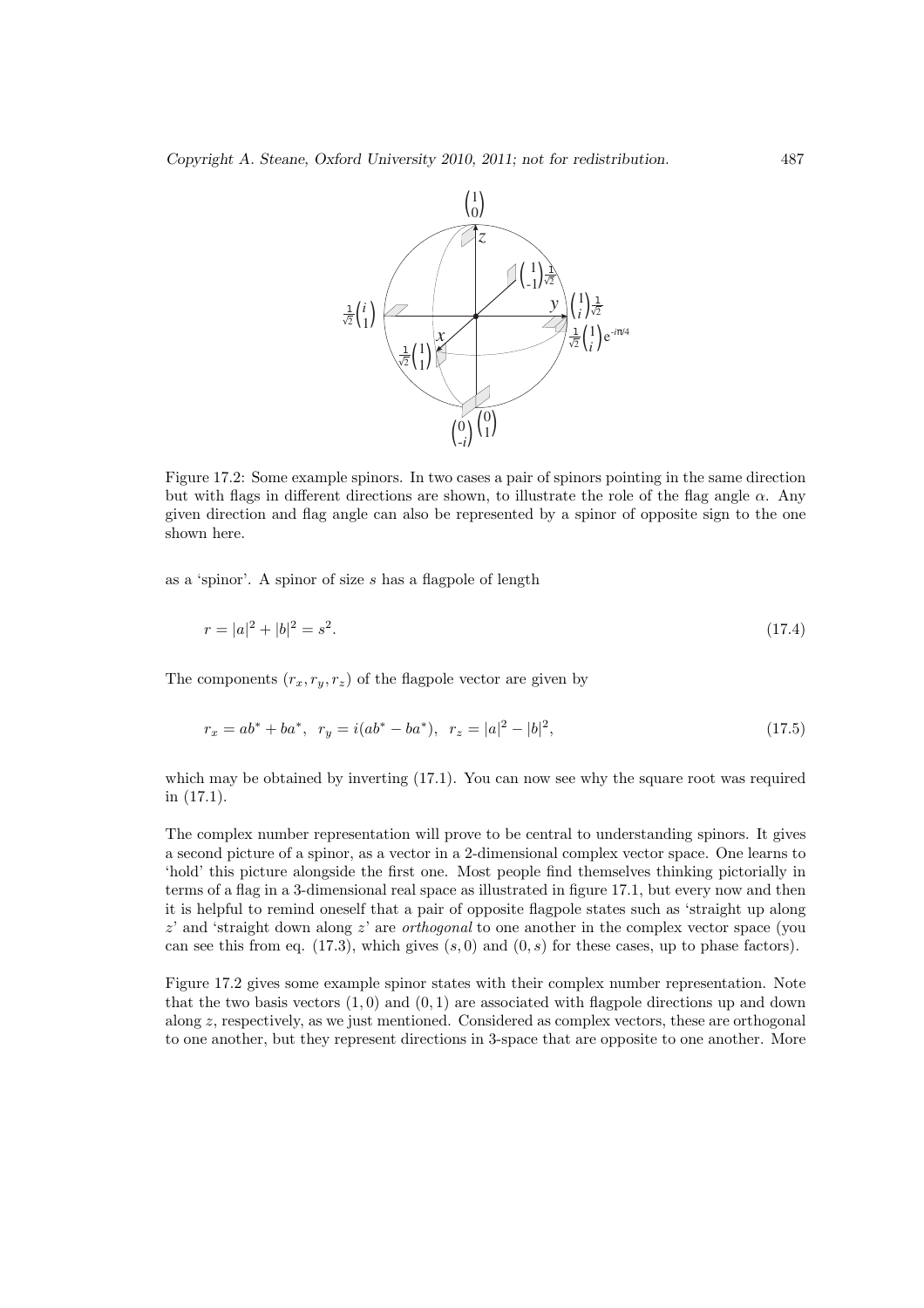generally, a rotation through an angle  $\theta_r$  in the complex 'spin space' corresponds to a rotation through an angle  $2\theta_r$  in the 3-dimensional real space. This is called 'angle doubling'; you can see it in eq (17.3) and we shall explore it further in section 17.2.

The matrix  $(17.2)$  for rotations about the y axis is real, so spinor states obtained by rotation of  $(1,0)$  about the y axis are real. These all have the flag and flagpole in the xz plane, with the flag pointing in the right handed direction relative to the  $y$  axis (i.e. the clockwise direction when the y axis is directed into the page). A rotation about the z axis is represented by a diagonal matrix, so that it leaves spinor states  $(1, 0)$  and  $(0, 1)$  unchanged in direction. To find the diagonal matrix, consider the spinor  $(1, 1)$  which is directed along the positive x axis. A rotation about z should increase  $\phi$  by the rotation angle  $\theta_r$ . This means the matrix for a rotation of the spinor about the z axis through angle  $\theta_r$  is

$$
\left(\begin{array}{cc}\n\exp(-i\theta_r/2) & 0\\
0 & \exp(i\theta_r/2)\n\end{array}\right).
$$
\n(17.6)

When applied to the spinor (1,0), the result is  $(e^{-i\theta_r/2}, 0)$ . This shows that the result is to increase  $\alpha + \phi$  from zero to  $\theta_r$ . Therefore the flag is rotated. In order to be consistent with rotations of spinor directions close to the  $z$  axis, it makes sense to interpret this as a change in  $\phi$  while leaving  $\alpha$  unchanged.

So far our spinor picture was purely a spatial one. We are used to putting 3-vectors into spacetime by finding a fourth quantity and forming a 4-vector. For the spinor, however, a different approach is used, because it will turn out that the spinor is already a spacetime object that can be Lorentz-transformed. To 'place' the spinor in spacetime we just need to identify the 3-dimensional region or 'hypersurface' on which it lives. We will show in section 17.3.1 that the 4-vector associated with the flagpole is a null 4-vector. Therefore, the spinor should be regarded as 'pointing along' or 'existing on' the light cone. The word 'cone' suggests a two-dimensional surface, but of course it is 3-dimensional really and therefore can contain a spinor. The event whose light cone is meant will be clear in practice. For example, if a particle has mass or charge then we say the mass or charge is located at each event where the particle is present. In a similar way, if a rank 1 spinor is used to describe a property of a particle, then the spinor can be thought of as 'located at' each event where the particle is present, and lying on the future light cone of the event. (Some spinors of higher rank can also be associated with 4-vectors, not necessarily null ones.) The formula for a null 4-vector,  $(X^0)^2 = (X^1)^2 + (X^2)^2 + (X^3)^2$ , leaves open a choice of sign between the time and spatial parts, like the distinction between a contravariant and covariant 4-vector. We shall show in section 17.4 that this choice leads to two types of spinor, called 'left handed' and 'right handed'.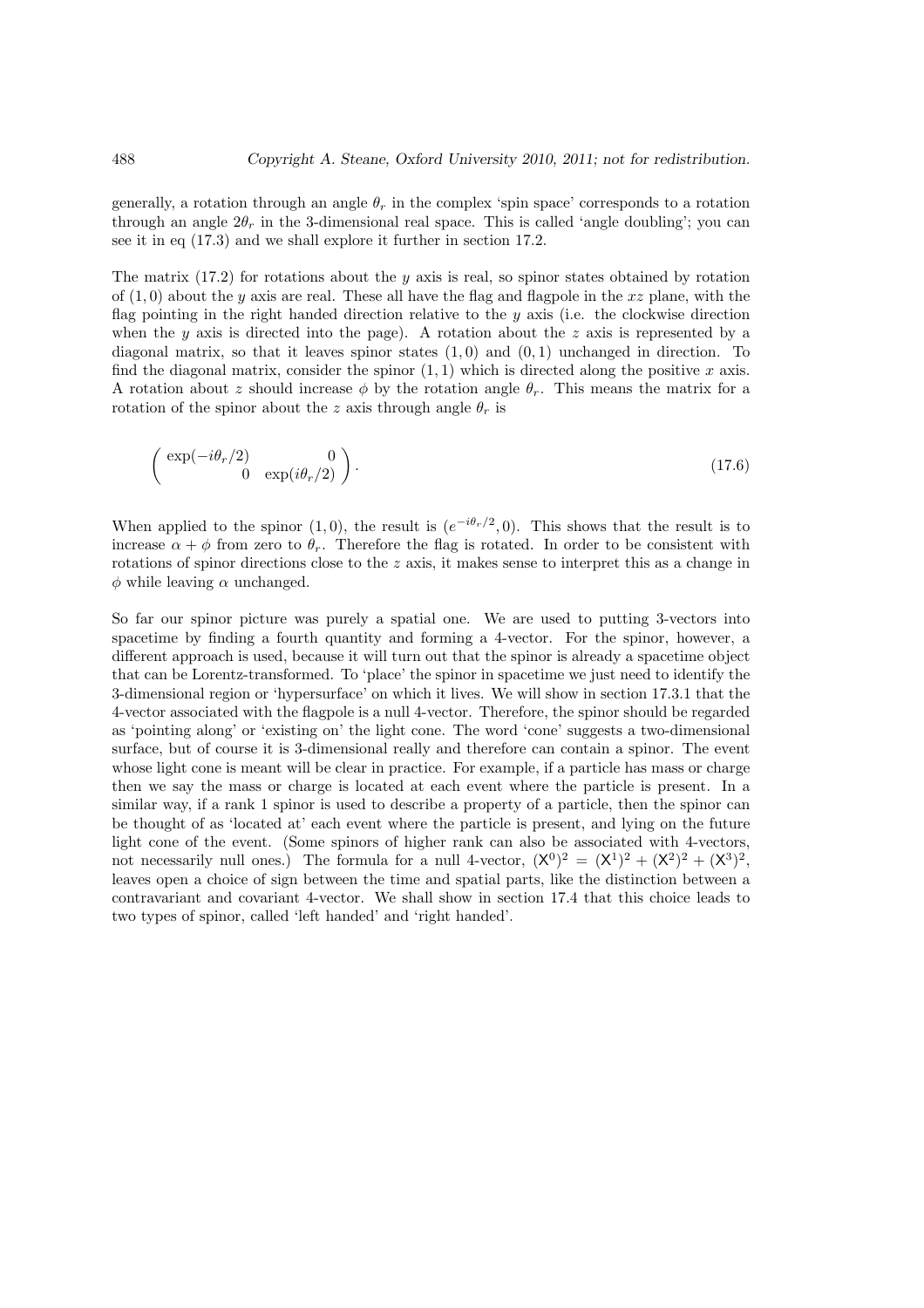## 17.2 The rotation group and  $SU(2)^*$

We introduced spinors above by giving a geometrical picture, with flagpole and flag and angles in space. We then gave another definition, a 2-component complex vector. We have an equation relating the definitions, (17.1). All this makes it self-evident that there must exist a set of transformations of the complex vector that correspond to rotations of the flag and flagpole. It is also easy to guess what transformations these are: they have to preserve the length  $r$  of the flagpole, so they have to preserve the size  $|a|^2 + |b|^2$  of the complex vector. This implies they are unitary transformations. If you are happy to accept this, and if you are happy to accept eq. (17.20) or prove it by others means (such as trigonometry), then you can skip this section and proceed straight to section 17.3. However, the connection between rotations and unitary  $2\times 2$  matrices gives a lovely example of a very powerful idea in mathematical physics, so in this section we shall take some trouble to explore it.

The basic idea is to show that two groups, which are defined in different ways in the first instance, are in fact the same (they are in one-to-one correspondance with one another, called isomorphic) or else very similar (e.g. each element of one group corresponds to a distinct set of elements of the other, called homomorphic). These are mathematical groups defined as in section 5.8, having associativity, closure, an identity element and inverses. The groups we are concerned with here have a continuous range of members, so are called Lie groups. We shall establish one of the most important mappings in Lie group theory (that is, important to physics—mathematicians would regard it as a rather simple example). This is the 'homomorphism'

$$
SU(2) \xrightarrow{2:1} SO(3) \tag{17.7}
$$

'Homomorphism' means the mapping is not one-to-one; here there are two elements of SU(2) corresponding to each element of  $SO(3)$ .  $SU(2)$  is the *special unitary group of degree 2*. This is the group of two by two unitary<sup>1</sup> matrices with determinant 1.  $SO(3)$  is the special orthogonal group of degree 3, isomorphic to the *rotation group*. The former is the group of three by three orthogonal<sup>2</sup> real matrices with determinant 1. The rotation group is the group of rotations about the origin in Euclidian space in 3 dimensions.

These Lie groups  $SU(2)$  and  $SO(3)$  have the same 'dimension', where the dimension counts the number of real parameters needed to specify a member of the group, and therefore the number of dimensions of the abstract 'space' (or manifold) of group members (do not confuse this with dimensions in physical space and time). The rotation group is three dimensional because three parameters are needed to specify a rotation (two to pick an axis, one to give the rotation angle); the matrix group  $SO(3)$  is three dimensional because a general  $3 \times 3$  matrix has nine parameters, but the orthogonality and unit determinant conditions together set six constraints; the matrix group  $SU(2)$  is three dimensional because a general  $2 \times 2$  unitary matrix can be described by 4 real parameters (see below) and the determinant condition gives one constraint.

<sup>&</sup>lt;sup>1</sup>A *unitary* matrix is one whose Hermitian conjugate is its inverse, i.e.  $UU^{\dagger} = I$ .

<sup>&</sup>lt;sup>2</sup>An *orthogonal* matrix is one whose transpose is its inverse, i.e.  $RR^T = I$ .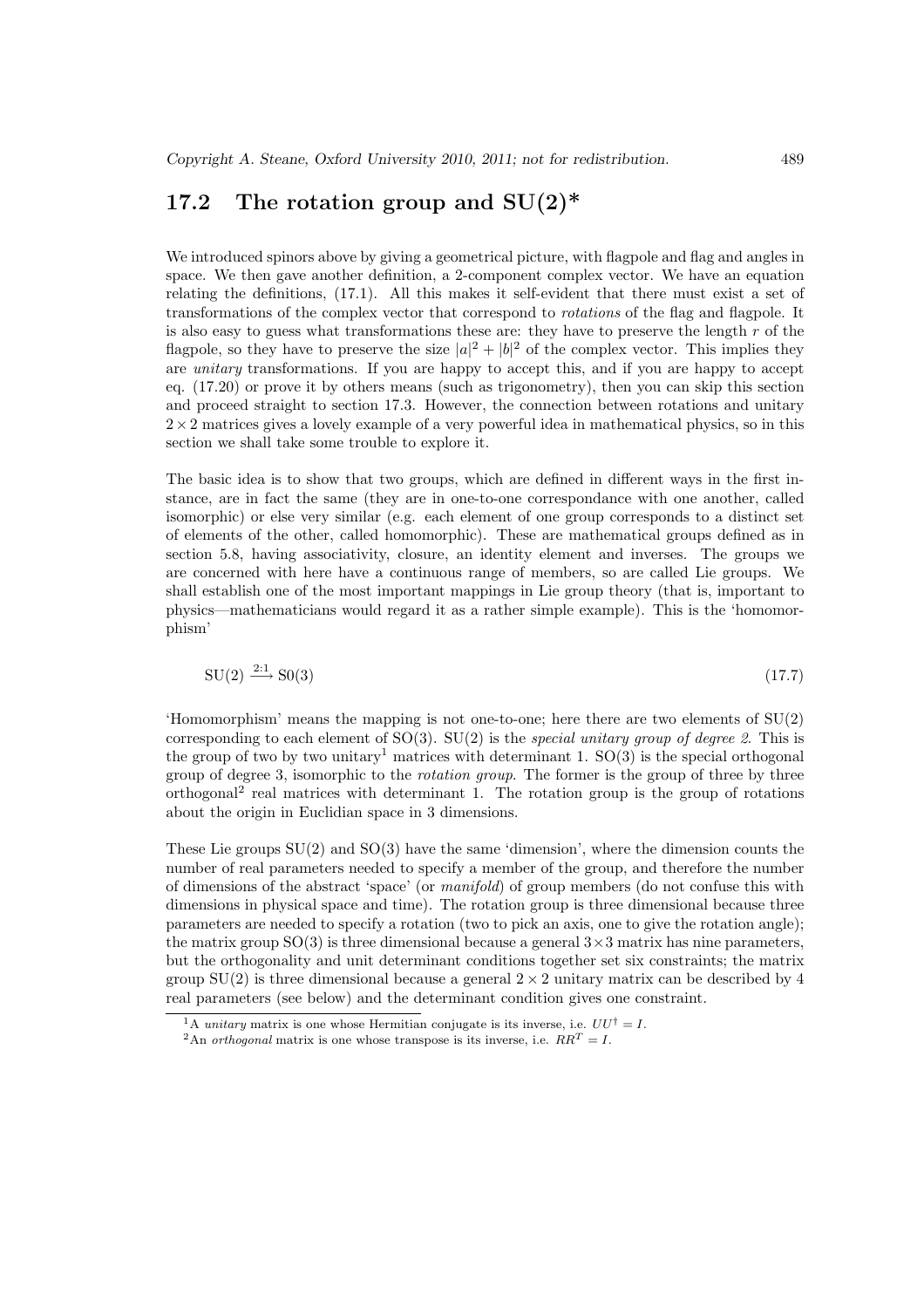The  $SU(2)$ ,  $SO(3)$  mapping is established just as was done by eqs. (??), (??), but here we shall look into it in more detail. First introduce the Pauli spin matrices

$$
I = \begin{pmatrix} 1 & 0 \\ 0 & 1 \end{pmatrix}, \ \sigma_x = \begin{pmatrix} 0 & 1 \\ 1 & 0 \end{pmatrix}, \ \sigma_y = \begin{pmatrix} 0 & -i \\ i & 0 \end{pmatrix}, \ \sigma_z = \begin{pmatrix} 1 & 0 \\ 0 & -1 \end{pmatrix}.
$$

Note that these are all Hermitian and unitary, and  $\sigma_x, \sigma_y, \sigma_z$  have zero trace. Then, for any real vector  $\mathbf{r} = (x, y, z)$  one can construct the traceless Hermitian matrix

$$
X = \mathbf{r} \cdot \boldsymbol{\sigma} = x\sigma_x + y\sigma_y + z\sigma_z = \begin{pmatrix} z & x - iy \\ x + iy & -z \end{pmatrix}.
$$
 (17.8)

It has determinant

$$
|X| = -(x^2 + y^2 + z^2).
$$

Now consider the matrix product

$$
UXU^{\dagger} = X' \tag{17.9}
$$

where U is unitary and of unit determinant. For any unitary U, if X is Hermitian then the result X' is (i) Hermitian and (ii) has the same trace. Proof (i):  $(X')^{\dagger} = (UXU^{\dagger})^{\dagger} X^{\dagger} U^{\dagger} = (U^{\dagger})^{\dagger} X^{\dagger} U^{\dagger}$  $UXU^{\dagger} = X'$ ; (ii): the trace is the sum of the eigenvalues and the eigenvalues are preserved in unitary transformations. Since  $X'$  is Hermitian and traceless, it can in turn be interpreted as a 3-component real vector r' (you are invited to prove this after reading on), and furthermore, if U has determinant 1 then X' has the same determinant as X so  $r'$  has the same length as r. It follows that the transformation of r is either a rotation or a reflection. We shall prove that it is a rotation.

Consider (see exercises)

$$
e^{i(\theta/2)\sigma_x} = \cos(\theta/2)I + i\sin(\theta/2)\sigma_x = \begin{pmatrix} \cos(\theta/2) & i\sin(\theta/2) \\ i\sin(\theta/2) & \cos(\theta/2) \end{pmatrix},
$$
(17.10)

$$
e^{i(\theta/2)\sigma_y} = \cos(\theta/2)I + i\sin(\theta/2)\sigma_y = \begin{pmatrix} \cos(\theta/2) & \sin(\theta/2) \\ -\sin(\theta/2) & \cos(\theta/2) \end{pmatrix},
$$
(17.11)

$$
e^{i(\theta/2)\sigma_z} = \cos(\theta/2)I + i\sin(\theta/2)\sigma_z = \begin{pmatrix} e^{i\theta/2} & 0\\ 0 & e^{-i\theta/2} \end{pmatrix}.
$$
 (17.12)

We shall call these the 'spin rotation matrices.' By examining the effect on  $X$  you can show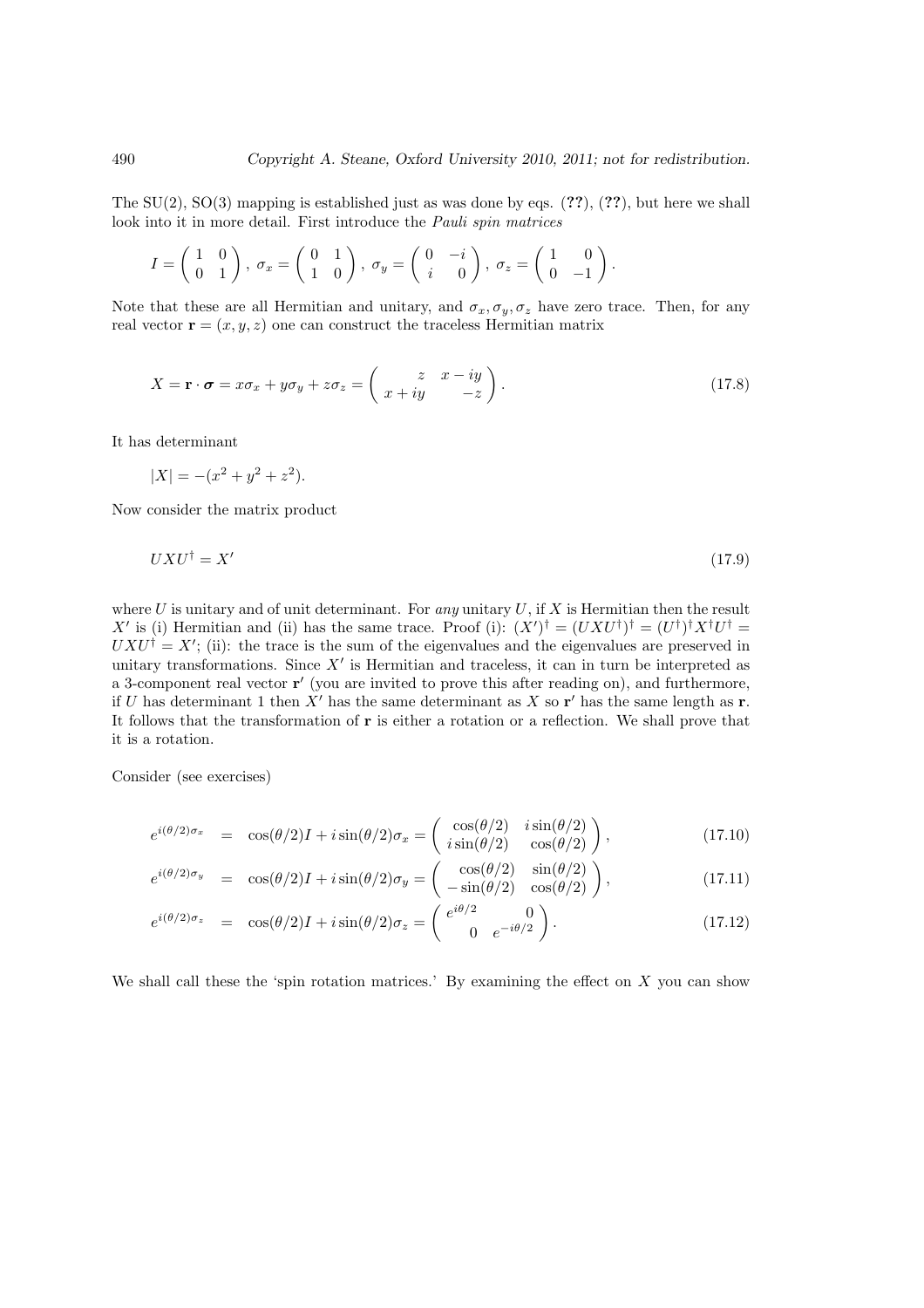that the associated transformation of r is given by the matrices

$$
R_x = \begin{pmatrix} 1 & 0 & 0 \\ 0 & \cos \theta & \sin \theta \\ 0 & -\sin \theta & \cos \theta \end{pmatrix}
$$
 (17.13)

$$
R_y = \begin{pmatrix} \cos \theta & 0 & -\sin \theta \\ 0 & 1 & 0 \\ \sin \theta & 0 & \cos \theta \end{pmatrix}
$$
 (17.14)

$$
R_z = \begin{pmatrix} \cos \theta & +\sin \theta & 0 \\ -\sin \theta & \cos \theta & 0 \\ 0 & 0 & 1 \end{pmatrix}.
$$
 (17.15)

These are rotations about the x, y and z axes respectively, but note the *angle doubling*: the rotation angle  $\theta$  is twice the angle  $\theta/2$  which appears in the  $2 \times 2$  'spin rotation' matrices. In particular, when  $\theta = 2\pi$  (a single full rotation) the spin rotation matrices all give  $-I$ . The sense of rotation is such that  $R$  represents a change of reference frame, that is to say, a rotation of the coordinate axes in a right-handed sense<sup>3</sup>.

The  $360°$  rotation is worth considering for a moment. We usually consider that a  $360°$  leaves everything unchanged. This is true for a global rotation of the whole universe, or for a rotation of an isolated object not interacting with anything else. However, when one object is rotated while interacting with another that is not rotated, more possibilities arise. The fact that a spinor rotation through 360° does not give the identity operation captures a valid property of rotations that is simply not modelled by the behaviour of vectors. Place a fragile object such as a china plate on the palm of your hand, and then rotate your palm through  $360°$  (say, anticlockwise if you use your right hand) while keeping your palm horizontal, with the plate balanced on it. It can be done but you will now be standing somewhat awkwardly with a twist in your arm. But now continue to rotate your palm in the same direction (still anticlockwise). It can be done: most of us find ourselves bringing our hand up over our shoulder, but note: the palm and plate remain horizontal and continue to rotate. After thus completing two full revolutions, 720°, you should find yourself standing comfortably, with no twist in your arm! This simple experiment illustrates the fact that there is more to rotations than is captured by the simple notion of a direction in space. Mathematically, it is noticed in a subtle property of the Lie group SO(3): the associated smooth space is not 'simply connected' (in a topological sense). The group  $SU(2)$  exhibits it more clearly: the result of one full rotation is a sign change; a second full rotation is required to get a total effect equal to the identity matrix. Figure 17.3 gives a further comment on this property.

Now, any unitary matrix of determinant 1 can be written

$$
aI + ib\sigma_x + ic\sigma_y + id\sigma_z \tag{17.16}
$$

 $3$ This is why (17.11) and (17.12) have a rotation angle of opposite sign to (17.2) and (17.6).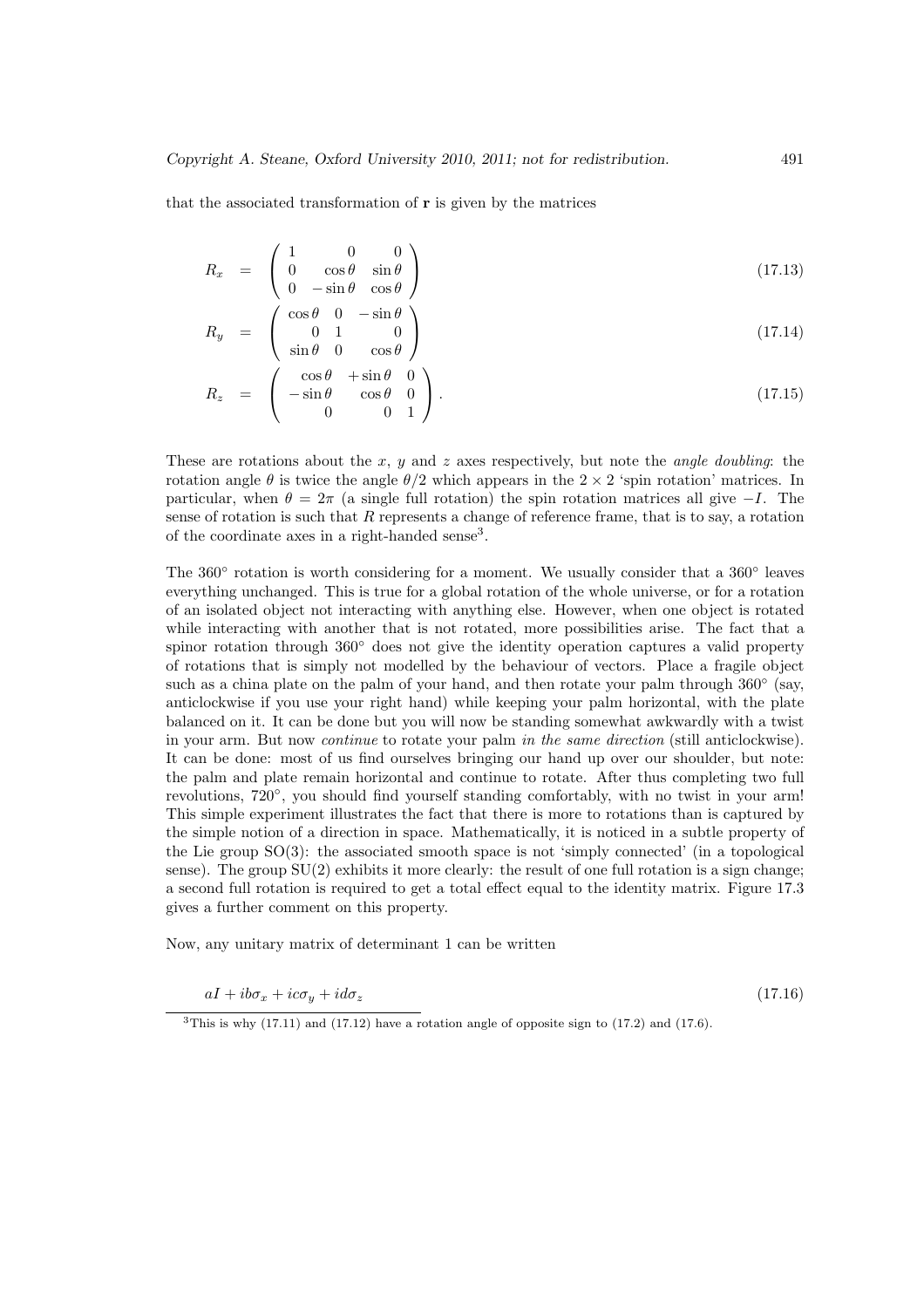Figure 17.3: 'Tangloids' is a game invented by Piet Hein to explore the effect of rotations of connected objects. Two short wooden poles or blocks are joined by three parallel strings. Each player holds one of the blocks. The first player holds one block still, while the other player rotates the other wooden block for two full revolutions about any fixed axis. After this, the strings appear to be tangled. The first player now has to untangle them without rotating either piece of wood. He must use a parallel transport, that is, a translation of his block (in 3 dimensions) without rotating it or the other block. The fact that it can be done (for a 720° initial rotation, but not for a 360° initial rotation) illustrates a subtle property of rotations. It is also fun: after swapping roles, the winner is the one who untangled the fastest.

where a, b, c, d are real and  $a^2 + b^2 + c^2 + d^2 = 1$  (see exercises). Using this and (17.10)-(17.12) one can further show (see exercises) that any unitary matrix of determinant 1 can be written  $\exp(i\theta_x\sigma_x/2)\exp(i\theta_y\sigma_y/2)\exp(i\theta_z\sigma_z/2)$  and hence that the action of any member of SU(2) on  $X$  in eq. (17.9) results in a rotation of the associated vector  $r$ .

We have now established the relationship between the groups:

| Traceless Hermitian $2 \times 2$ matrix $\leftrightarrow$ vector in 3 dimensions                       |  |
|--------------------------------------------------------------------------------------------------------|--|
| Members U and $-U$ of $SU(2) \leftrightarrow$ member R of $SO(3)$                                      |  |
| $U = e^{i\boldsymbol{\sigma}\cdot\boldsymbol{\theta}/2}$ $R = e^{i\mathbf{J}\cdot\boldsymbol{\theta}}$ |  |

where we introduced the generators of rotations in three dimensions:

$$
J_x = \begin{pmatrix} 0 & 0 & 0 \\ 0 & 0 & -i \\ 0 & i & 0 \end{pmatrix},
$$
  
\n
$$
J_y = \begin{pmatrix} 0 & 0 & i \\ 0 & 0 & 0 \\ -i & 0 & 0 \\ -i & 0 & 0 \end{pmatrix},
$$
  
\n
$$
J_z = \begin{pmatrix} 0 & -i & 0 \\ i & 0 & 0 \\ 0 & 0 & 0 \end{pmatrix}.
$$
\n(17.17)

(c.f. eq. (5.72)). Note that for rotations the vector  $\theta$  along the axis of rotation is an axial vector (=pseudovector), one which does not change sign under an inversion of the coordinate system (unlike velocity and momentum).

#### 17.2.1 Rotation of rank 1 spinors

We can now connect the discussion of  $SU(2)$  and  $SO(3)$  rotations to the spinor. The essential idea is that when any member of SU(2) multiplies a rank 1 spinor, it rotates the spinor. That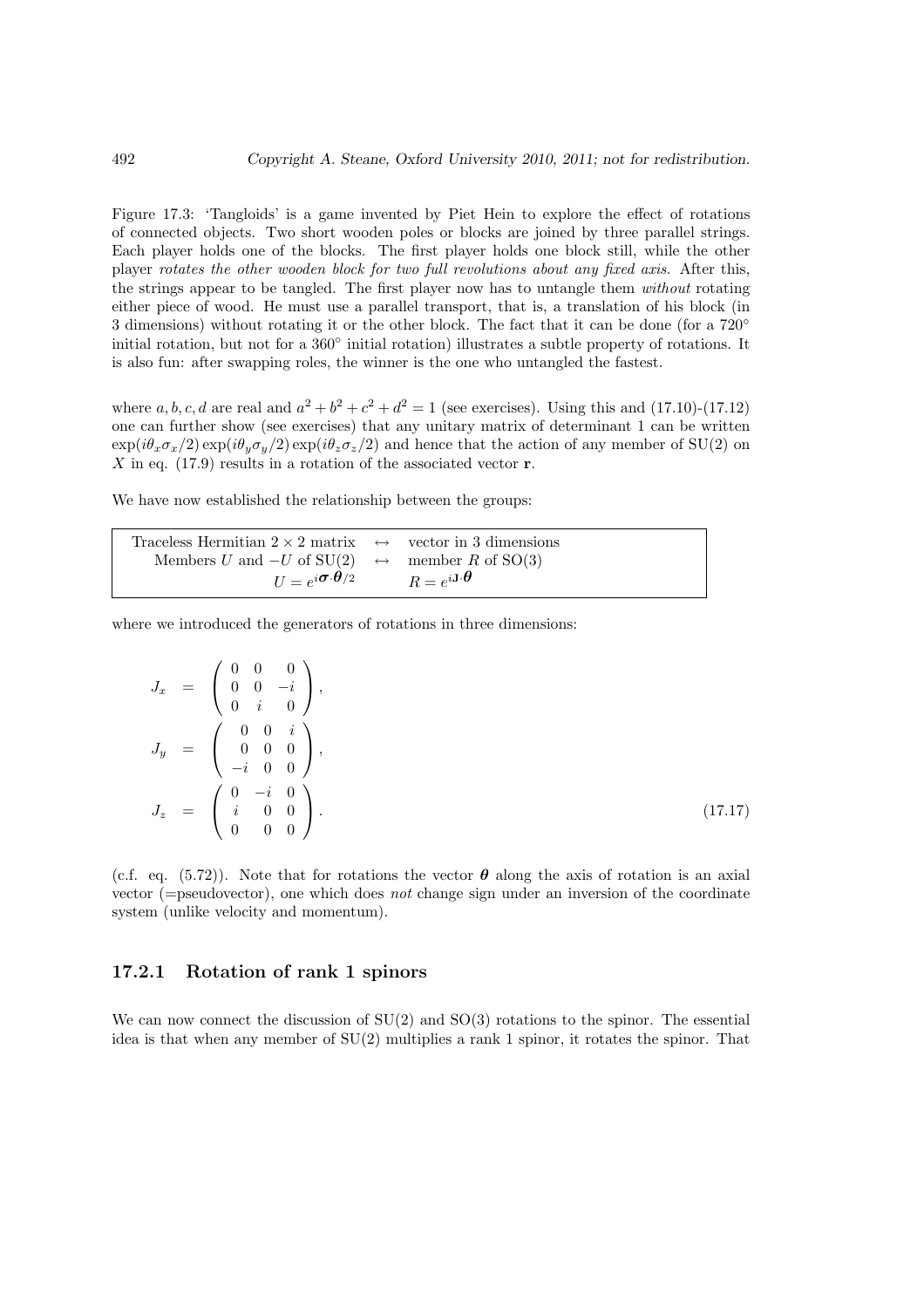is, if  $s$  and  $s'$  are rank 1 spinors related by

$$
s' = U s
$$

where  $U \in SU(2)$  then s' is related to s by a rotation. This can be shown directly from eq. (17.3) by trigonometry, but it will be more instructive to prove it using spinor methods, as follows.

The argument consists in essence of the following two observations:

(i) For any spinor  $s$ , there is a traceless Hermitian matrix  $S$  of which  $s$  is an eigenvector with eigenvalue 1.

(ii) We already know how to relate such matrices to the rotation group.

The main points we have to prove are that (i) is true, and that the resulting matrix  $S$  has an associated direction (in the context of (ii)) that is the same as the flagpole direction of  $s$ .

*Proof.* For any 2-component complex vector  $s$  we can construct a matrix  $S$  such that  $s$  is an eigenvector of  $S$  with eigenvalue 1. We would like  $S$  to be Hermitian. To achieve this, we make sure the eigenvectors are orthogonal and the eigenvectors real. The orthogonality we have in mind here is with respect to the standard definition of inner product in a complex vector space, namely

 $u^{\dagger}v = u_1^*v_1 + u_2^*v_2 = \langle u | v \rangle$ 

where the last version on the right is in Dirac notation<sup>4</sup>. Beware, however, that we shall be introducing another type of inner product for spinors in section 17.4.

Let  $s =$  $\int a$ b  $\mathbf{r}$ The spinor orthogonal<sup>5</sup> to s and with the same length is  $\begin{pmatrix} -b^* \\ -b^* \end{pmatrix}$ a ∗  $\mathbf{r}$ (or a phase factor times this). Let the eigenvalues be  $\pm 1$ , then we have

 $SV = V\sigma_z$ 

where

$$
V = \frac{1}{s} \begin{pmatrix} a & -b^* \\ b & a^* \end{pmatrix}
$$

is the matrix of normalized eigenvectors, with  $s =$ p  $|a|^2 + |b|^2$ . *V* is unitary when the eigenvectors are normalized, as here. The solution is

$$
S = V\sigma_z V^{\dagger} = \frac{1}{s^2} \begin{pmatrix} |a|^2 - |b|^2 & 2ab^* \\ 2ba^* & |b|^2 - |a|^2 \end{pmatrix}.
$$
 (17.18)

<sup>4</sup>We will occasionally exhibit Dirac notation alongside the vector and matrix notation, for the benefit of readers familiar with it. If you are not such a reader than you can safely ignore this. It is easily recognisable by the presence of  $\langle \cdot | \cdot \rangle$  angle bracket symbols.

<sup>&</sup>lt;sup>5</sup>The two eigenvectors, considered as vectors in a complex vector space, are orthogonal to one another (because  $S_n$  is Hermitian), but their associated flagpole directions are opposite. This is an example of the angle doubling we already noted in the relationship between SU(2) and SO(3).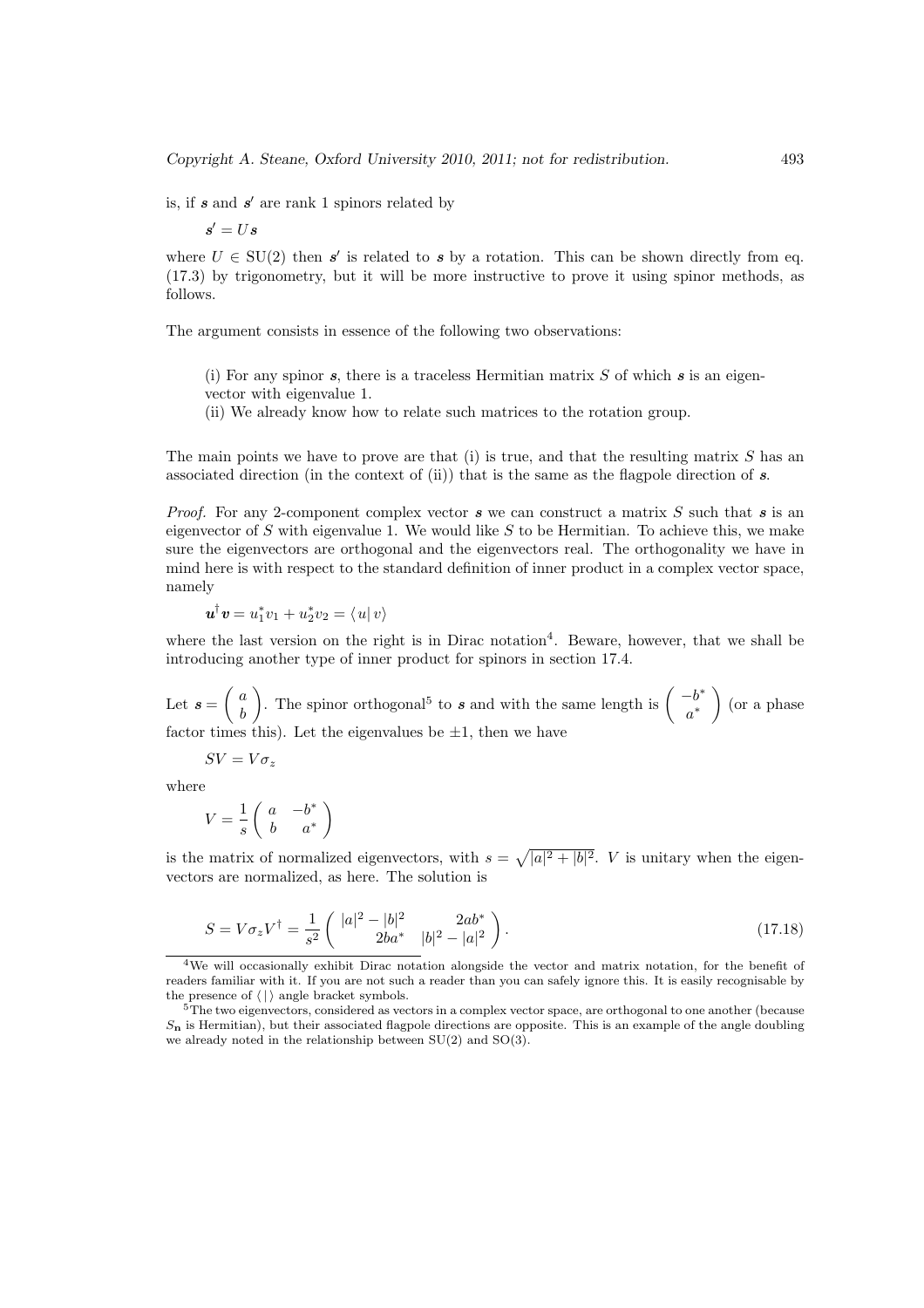Comparing this with (17.8), we see that the direction associated with  $S$  is as given by (17.5). Therefore the direction associated with the matrix  $S$  according to  $(17.8)$  is the same as the flagpole direction of the spinor s which is an eigenvector of S with eigenvalue 1. QED.

Eq. (17.18) can be written

$$
S = \mathbf{n} \cdot \boldsymbol{\sigma} = n_x \sigma_x + n_y \sigma_y + n_z \sigma_z
$$

where  $n_x, n_y, n_z$  are given by equations (17.5) divided by  $s^2$ . We find that **n** is a unit vector (this comes from the choice that the eigenvalue is 1). The result can also be written  $n_x = s^{\dagger} \sigma_x s/s^2$ and similarly. More succinctly, it is

$$
\mathbf{n} = \frac{s^{\dagger} \sigma s}{s^2} = \frac{\langle s | \sigma | s \rangle}{s^2},\tag{17.19}
$$

Another useful way of stating the overall conclusion is

For any unit vector n, the Hermitian traceless matrix

 $S = \mathbf{n} \cdot \boldsymbol{\sigma}$ 

has an eigenvector of eigenvalue 1 whose flagpole is along  $n$ .

Since a rotation of the coordinate system would bring S onto one of the Pauli matrices, S is called a 'spin matrix' for spin along the direction n.

We still have not proved that an arbitrary special unitary matrix  $U$  acting on  $s$  has the effect of rotating it, but now this is easy to do. Consider  $s' = Us$ . We ask the question, of which matrix is  $s'$  an eigenvector with eigenvalue 1? We propose and verify the solution  $USU^{\dagger}$ :

$$
(USU^{\dagger})s' = USU^{\dagger}Us = USs = Us = s'.
$$

Therefore the answer is

$$
S' = USU^{\dagger}.
$$

This is precisely the transformation that represents a rotation of the vector n (compare with  $(17.9)$ , so we have proved that the flagpole of s' is in the direction  $Rn$ , where R is the rotation in 3-space associated with U in the mapping between  $SU(2)$  and  $SO(3)$ . Therefore U gives a rotation of the direction of the spinor. This argument does not suffice to prove that the action has the correct effect on the orientation of the flag, but you can quickly verify that it does.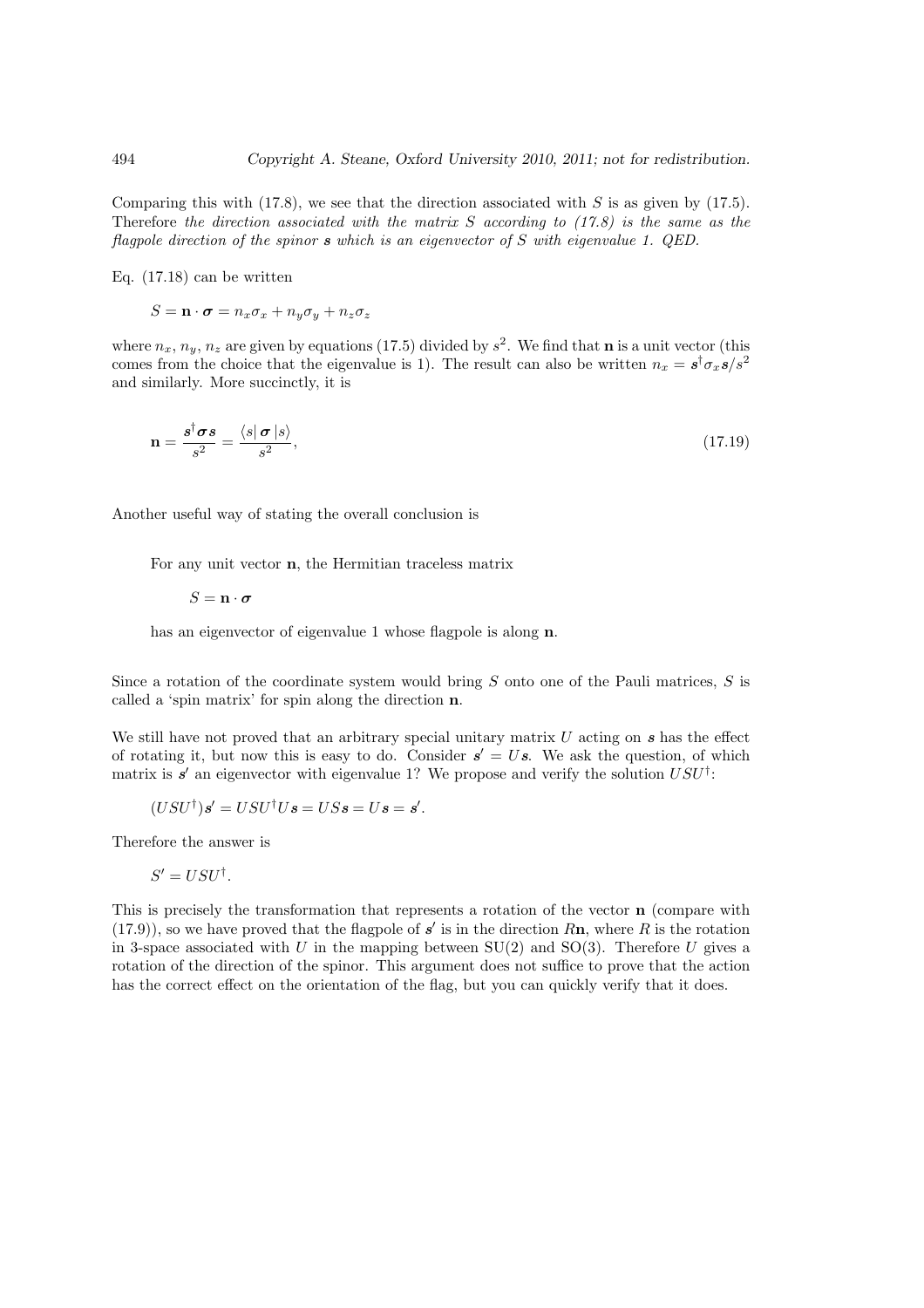The summary is

$$
U\begin{pmatrix} a \\ b \end{pmatrix} \rightarrow R \begin{pmatrix} x \\ y \\ z \end{pmatrix}
$$
  
with 
$$
U = e^{i\boldsymbol{\sigma} \cdot \boldsymbol{\theta}/2} \rightarrow R = e^{i\mathbf{J} \cdot \boldsymbol{\theta}},
$$

$$
x = (ab^* + ba^*), y = i(ab^* - ba^*), z = (|a|^2 - |b|^2),
$$
(17.20)

$$
\text{or } \mathbf{r} = \langle s | \boldsymbol{\sigma} | s \rangle. \tag{17.21}
$$

This summary is reminiscent of the conclusion of the  $SU(2) \leftrightarrow SO(3)$  argument presented in section 17.2, but whereas there we discussed  $2 \times 2$  traceless Hermitian matrices, now we are dealing with rank 1 spinors.

The sense of rotation in (17.20) is such that  $\theta$  represents a rotation of the coordinate system through  $\theta$ . You can confirm this by observing that the rotation  $\exp(i\sigma_z\pi/4)$  carries  $(1,1)/\sqrt{2}$ (a spinor directed along the positive x axis) to  $e^{i\pi/4}(1,-i)/\sqrt{2}$  (a spinor directed along the negative y' axis). Therefore the equation  $s' = Us$  shows how to express a given spinor in the coordinate system of the new (primed) reference frame.

We have here presented spinors as classical (in the sense of not quantum-mechanical) objects. If you suspect that the occasional mention of Dirac notation means that we are doing quantum mechanics, then please reject that impression. We will turn to quantum mechanics in chapter 19, but for the moment a spinor is a classical object. It is a generalization of a classical vector.

## 17.3 Lorentz transformation of spinors

We are now ready to generalize from space to spacetime, and make contact with Special Relativity. It turns out that the spinor is already a naturally 4-vector-like quantity, to which Lorentz transformations can be applied.

Let  $s$  be some arbitrary 1st rank spinor. Under a change of inertial reference frame it will transform as

$$
s' = \Lambda s \tag{17.22}
$$

where  $\Lambda$  is a  $2 \times 2$  matrix to be discovered. To this end, form the outer product

$$
ss^{\dagger} = \begin{pmatrix} a \\ b \end{pmatrix} (a^*, b^*) = \begin{pmatrix} |a|^2 & ab^* \\ ba^* & |b|^2 \end{pmatrix}.
$$
 (17.23)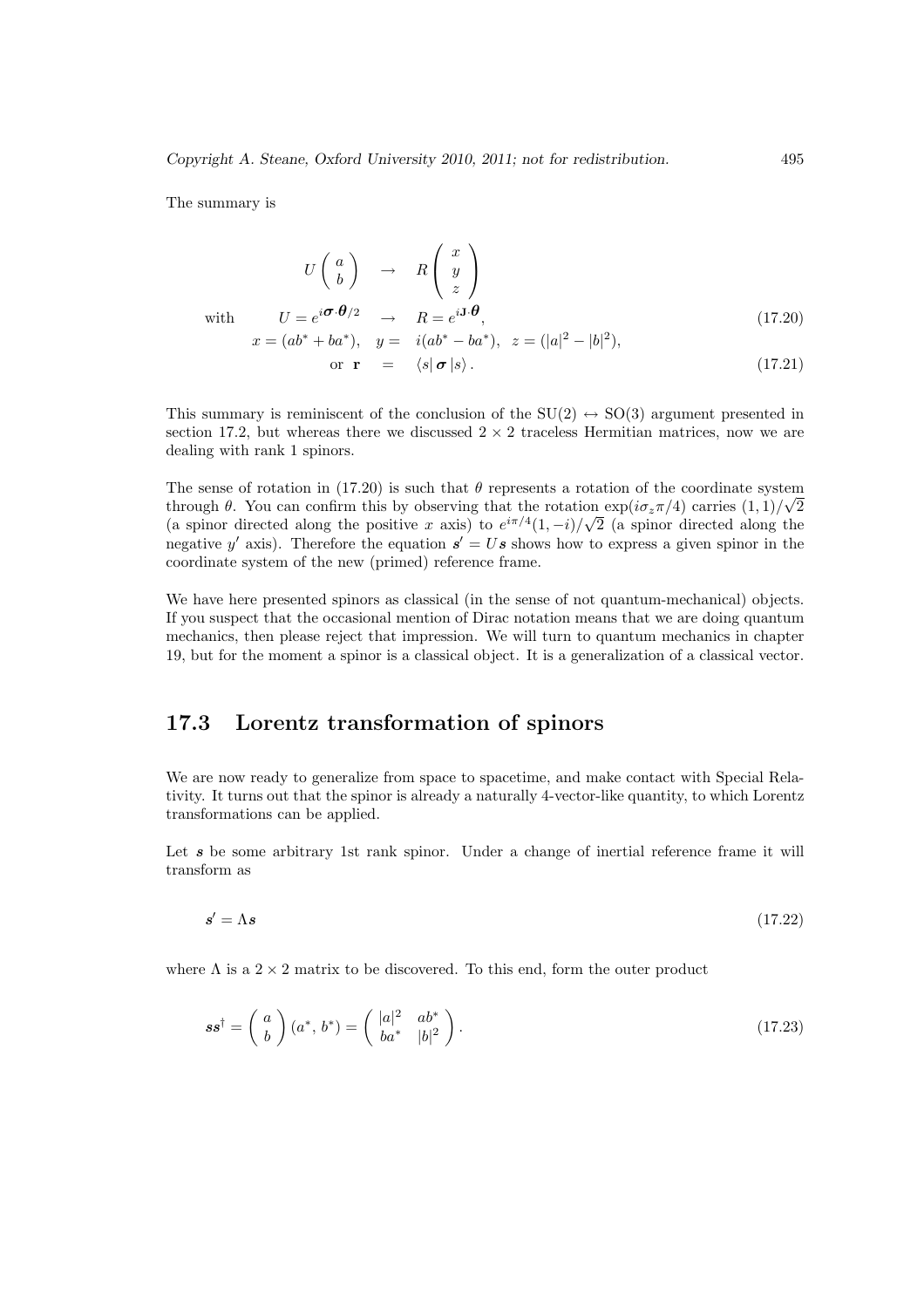This is (an example of) a 2nd rank spinor, and by definition it must transform as  $ss^{\dagger} \to \Lambda ss^{\dagger} \Lambda^{\dagger}$ . 2nd rank spinors (of the standard, contravariant type) are defined more generally as objects which transform in the same way, i.e.  $X \to \Lambda X \Lambda^{\dagger}$ .

Notice that the matrix in (17.23) is Hermitian. Thus outer products of 1st rank spinors form a subset of the set of Hermitian  $2 \times 2$  matrices. We shall show that the complete set of Hermitian  $2 \times 2$  matrices can be used to represent 2nd rank spinors.

An arbitrary Hermitian  $2 \times 2$  matrix can be written

$$
X = \begin{pmatrix} t+z & x-iy \\ x+iy & t-z \end{pmatrix} = tI + x\sigma_x + y\sigma_y + z\sigma_z,
$$
\n(17.24)

which can also be written

$$
X = \sum_{\mu} \mathsf{X}^{\mu} \sigma^{\mu}
$$

where we introduced  $\sigma^0 \equiv I$ . The summation here is written explicitly, because this is not a tensor expression, it is a way of creating one sort of object (a 2nd rank spinor) from another sort of object (a 4-vector).

Evaluating the determinant, we find

$$
|X| = t^2 - (x^2 + y^2 + z^2),
$$

which is the Lorentz invariant associated with the 4-vector  $X^{\mu}$ . Consider the transformation

$$
X \to \Lambda X \Lambda^{\dagger}.
$$
\n<sup>(17.25)</sup>

To keep the determinant unchanged we must have

$$
|\Lambda||\Lambda^{\dagger}| = 1 \qquad \Rightarrow \ |\Lambda| = e^{i\lambda}
$$

for some real number  $\lambda$ . Let us first restrict attention to  $\lambda = 0$ . Then we are considering complex matrices  $\Lambda$  with determinant 1, i.e. the group  $SL(2,C)$ . Since the action of members of  $SL(2, \mathbb{C})$  preserves the Lorentz invariant quantity, we can associate a 4-vector  $(t, r)$  with the matrix X, and we can associate a Lorentz transformation with any member of  $SL(2, \mathbb{C})$ .

The more general case  $\lambda \neq 0$  can be included by considering transformations of the form  $e^{i\lambda/2}\Lambda$ where  $|\Lambda| = 1$ . It is seen that the additional phase factor has no effect on the 4-vector obtained from any given spinor, but it rotates the flag through the angle  $\lambda$ . This is an example of the fact that spinors are richer than 4-vectors. However, just as we did not include such global phase factors in our definition of 'rotation', we shall also not include it in our definition of 'Lorentz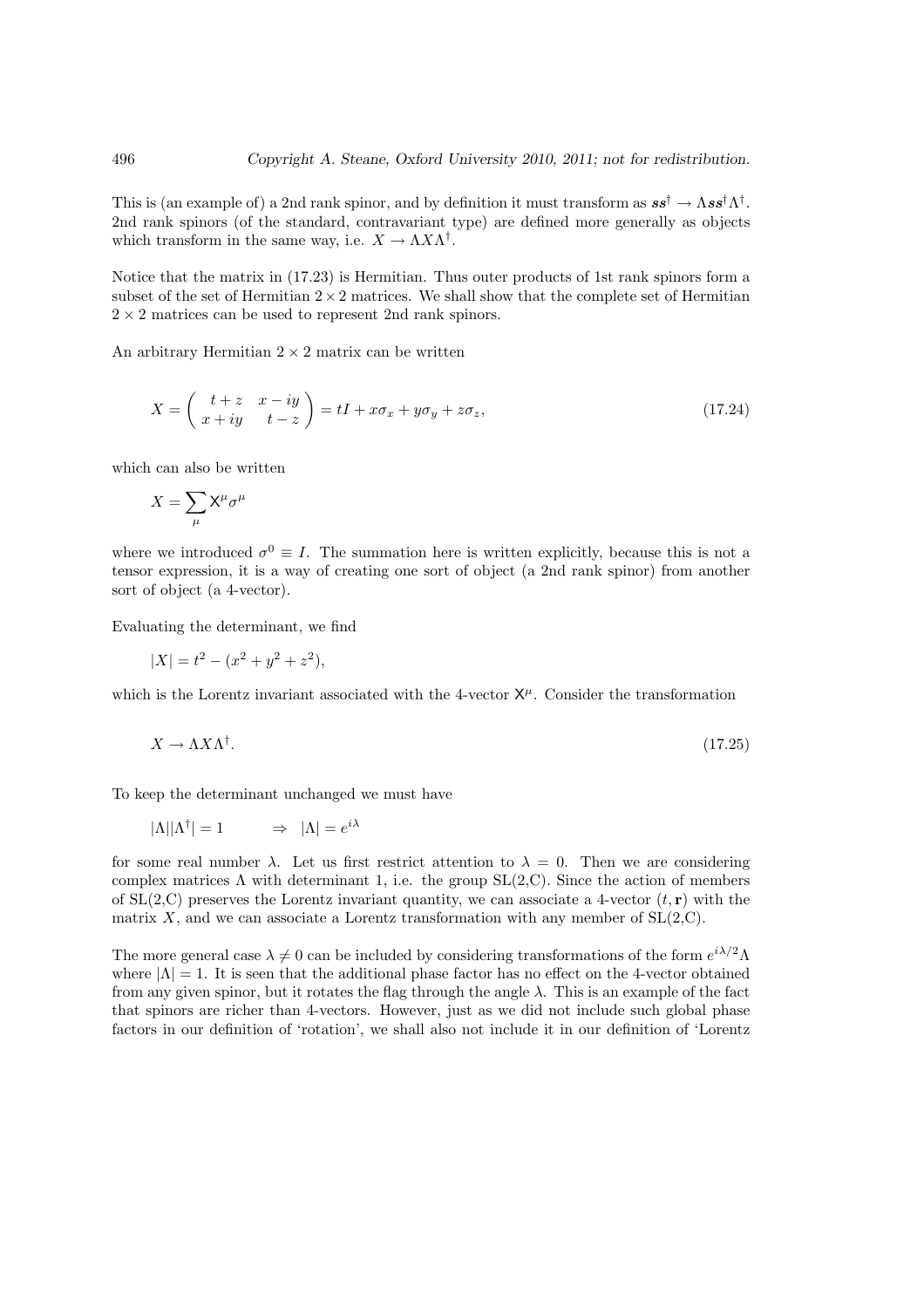transformation'. In other words, the group of Lorentz transformation of spinors is the group of  $2 \times 2$  complex matrices with determinant 1 (called SL(2,C)).

The extra parameter (allowing us to go from a 3-vector to a 4-vector) compared to eq. (17.8) is exhibited in the  $tI$  term. The resulting matrix is still Hermitian but it no longer needs to have zero trace, and indeed the trace is not zero when  $t \neq 0$ . Now that we don't require the trace of  $X$  to be fixed, we can allow non-unitary matrices to act on it. In particular, consider the matrix

$$
e^{-(\rho/2)\sigma_z} = \begin{pmatrix} e^{-\rho/2} & 0\\ 0 & e^{\rho/2} \end{pmatrix} = \cosh(\rho/2)I - \sinh(\rho/2)\sigma_z.
$$
 (17.26)

One finds that the effect on  $X$  is such that the associated 4-vector is transformed as

 $\overline{\phantom{a}}$  $\vert$  $cosh(\rho)$  0 0  $-sinh(\rho)$  $0 \quad 1 \quad 0 \qquad \qquad 0$  $0 \quad 0 \quad 1$  0  $-\sinh(\rho)$  0 0  $\cosh(\rho)$ .  $\mathbf{r}$  $\Big\}$ 

This is a Lorentz boost along z, with rapidity  $\rho$ . You can check that  $\exp(-(p/2)\sigma_x)$  and  $\exp(-(\rho/2)\sigma_{y})$  give Lorentz boosts along x and y respectively. (This must be the case, since the Pauli matrices can be related to one another by rotations). The general Lorentz boost for a spinor is (for  $\rho = \rho n$ )

$$
e^{-(\boldsymbol{\rho}/2)\cdot\boldsymbol{\sigma}} = \cosh(\rho/2)I - \sinh(\rho/2)\mathbf{n}\cdot\boldsymbol{\sigma}.\tag{17.27}
$$

We thus find the whole of the structure of the restricted Lorentz group reproduced in the group  $SL(2, \mathbb{C})$ . The relationship is a two-to-one mapping since a given Lorentz transformation (in the general sense, including rotations) can be represented by either  $+M$  or  $-M$ , for  $M \in$  $SL(2, \mathbb{C})$ . The abstract space associated with the group  $SL(2, \mathbb{C})$  has three complex dimensions and therefore six real ones (the matrices have four complex numbers and one complex constraint on the determinant). This matches the 6 dimensions of the manifold associated with the Lorentz group.

Let

$$
\epsilon = \begin{pmatrix} 0 & 1 \\ -1 & 0 \end{pmatrix}.
$$
\n(17.28)

For an arbitrary Lorentz transformation

$$
\Lambda = \begin{pmatrix} a & b \\ c & d \end{pmatrix}, \quad ad - bc = 1
$$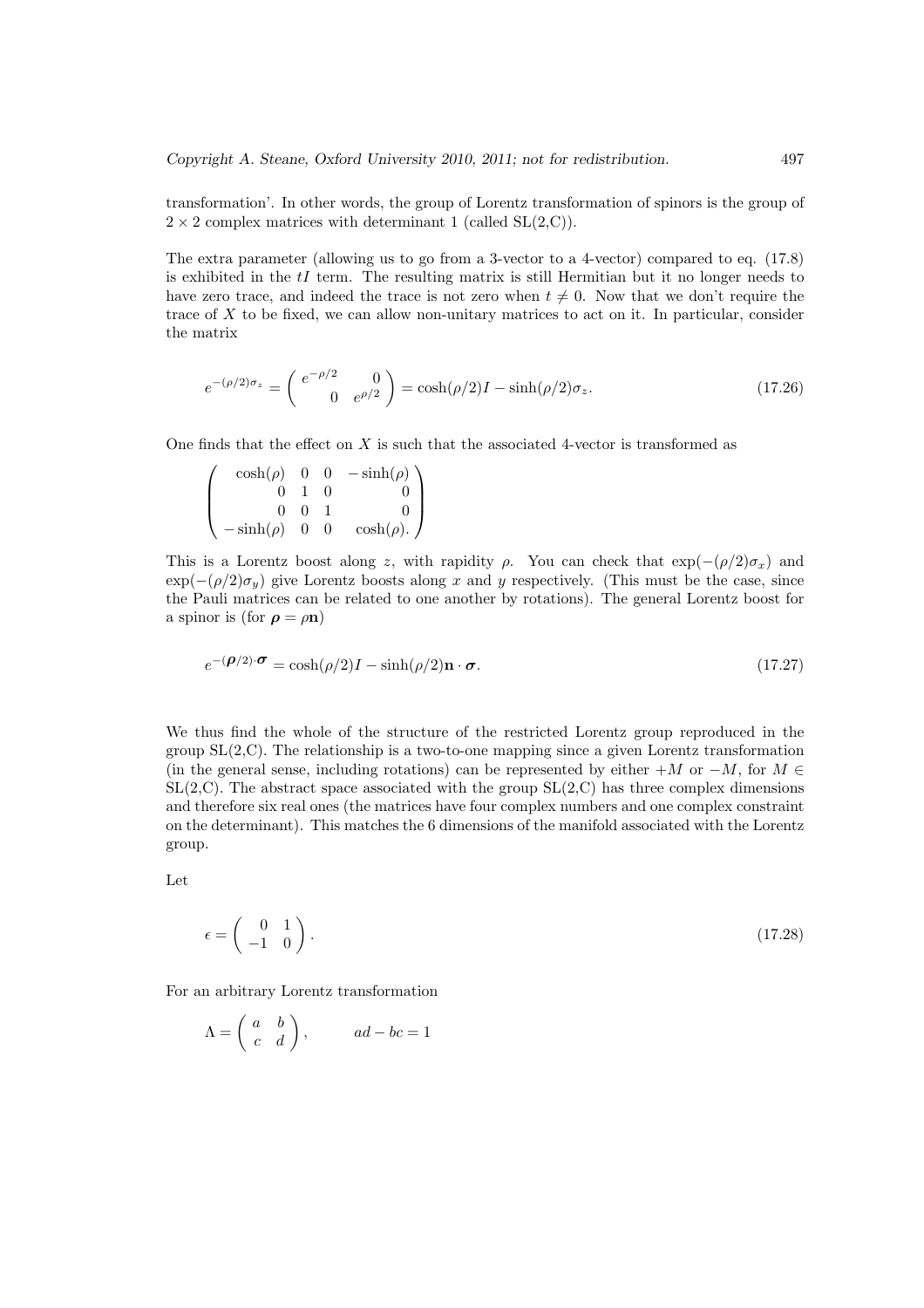we have

$$
\Lambda^T \epsilon \Lambda = \begin{pmatrix} a & c \\ b & d \end{pmatrix} \begin{pmatrix} c & d \\ -a & -b \end{pmatrix} = \epsilon
$$
 (17.29)

(c.f. eqs. (3.41 and (5.59)). It follows that for a pair of spinors s, w the scalar quantity

$$
\boldsymbol{s}^T \epsilon \boldsymbol{w} = s_1 w_2 - s_2 w_1
$$

is Lorentz-invariant.

The matrix  $\epsilon$  satisfying (17.29) is called the spinor Minkowski metric.

A full exploration of the symmetries of spinors involves the recognition that the correct group to describe the symmetries of particles is not the Lorentz group but the Poincaré group. We shall not explore that here, but we remark that in such a study the concept of intrinsic spin emerges naturally, when one asks for a complete set of quantities that can be used to describe symmetries of a particle. One such quantity is the scalar invariant P·P, which can be recognised as the (square of the) mass of a particle. A second quantity emerges, related to rotations, and its associated invariant is W · W where W is the Pauli-Lubanski spin vector.

#### 17.3.1 Obtaining 4-vectors from spinors

By interpreting (17.23) using the general form (17.24) we find that the four-vector associated with the 1st rank spinor  $s$  is

$$
\begin{pmatrix} t \\ x \\ y \\ z \end{pmatrix} = \begin{pmatrix} (|a|^2 + |b|^2)/2 \\ (ab^* + ba^*)/2 \\ i(ab^* - ba^*)/2 \\ (|a|^2 - |b|^2)/2 \end{pmatrix} = \frac{1}{2} \begin{pmatrix} \langle u|I|u \rangle \\ \langle u| \boldsymbol{\sigma} |u \rangle \end{pmatrix} = \frac{1}{2} \langle u| \boldsymbol{\sigma}^{\mu} |u \rangle. \tag{17.30}
$$

Any constant multiple of this is also a legitimate 4-vector. In order that the spatial part agrees with our starting point  $(17.1)$  we must introduce a factor  $6\,2$ , so that we have the result (perhaps the central result of this chapter)

| obtaining a (null) 4-vector from a spinor |         |
|-------------------------------------------|---------|
| $U^{\mu} = u^{\dagger} \sigma^{\mu} u$    | (17.31) |

<sup>&</sup>lt;sup>6</sup>When moving between the 4-vector and the complex number representation, the overall scale factor is a matter of convention. The convention adopted here slightly simplifies various results. Another possible convention is to retain the factor  $1/2$  as in  $(17.30)$ .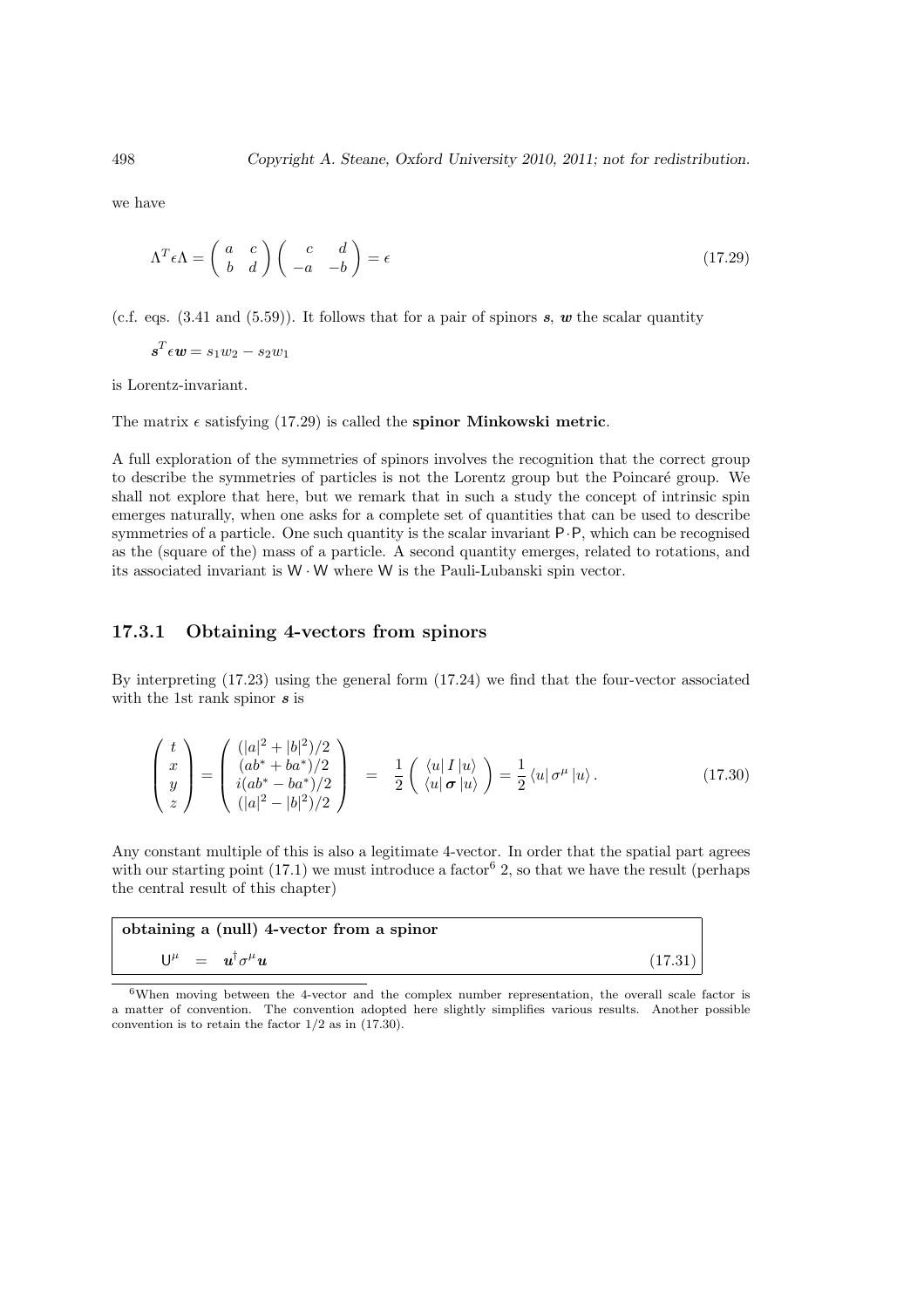$u^{\dagger}u$ zeroth component of a 4-vector  $\pmb{u}^T$ a scalar invariant (equal to zero)  $\overline{u}^{\dagger}u$ <sup>†</sup>u another way of writing  $u^T \epsilon u$ , with  $\overline{u} \equiv \epsilon u^*$  $u^T u$ no particular significance

Table 17.1: Some scalars associated with a spinor, and their significance.



Figure 17.4: Two spinors can represent a pair of orthogonal 4-vectors. The spacetime diagram shows two spinors. They have opposite spatial direction and are embedded in a null cone (light cone), including the flags which point around the cone. Their amplitudes are not necessarily equal. The sum of their flagpoles is a time-like 4-vector P; the difference is a space-like 4-vector W. P and W are orthogonal (on a spacetime diagram this orthogonality is shown by the fact that if P is along the time axis of some reference frame, then W is in along the corresponding space axis.)

This 4-vector is null, as we mentioned in the introductory section 17.1. The easiest way to verify this is to calculate the determinant of the spinor matrix (17.23).

Since the zeroth spin matrix is the identity, we find that the zeroth component of the 4-vector can be written  $u^{\dagger}u$ . This and some other basic quantities are listed in table 17.1.

The linearity of eq. (17.22) shows that the sum of two spinors is also a spinor (i.e. it transforms in the right way). The new spinor still corresponds to a null 4-vector, so it is in the light cone. Note, however, that the sum of two null 4-vectors is not in general null. So adding up two spinors as in  $w = u + v$  does not result in a 4-vector W that is the sum of the 4-vectors U and V associated with each of the spinors. If you want to get access to  $U + V$ , it is easy to do: first form the outer product, then sum:  $uu^{\dagger} + vv^{\dagger}$ . The resulting  $2 \times 2$  matrix represents the (usually non-null) 4-vector  $U + V$ .

By using a pair of non-orthogonal null spinors, we can always represent a pair of orthogonal non-null 4-vectors by combining the spinors. Let the spinors be  $u$  and  $v$  and their associated 4-vectors be U and V. Let  $P = U + V$  and  $W = U - V$ . Then  $U \cdot U = 0$  and  $V \cdot V = 0$  but  $P \cdot P = 2U \cdot V \neq 0$  and  $W \cdot W = -2U \cdot V \neq 0$ . That is, as long as U and V are not orthogonal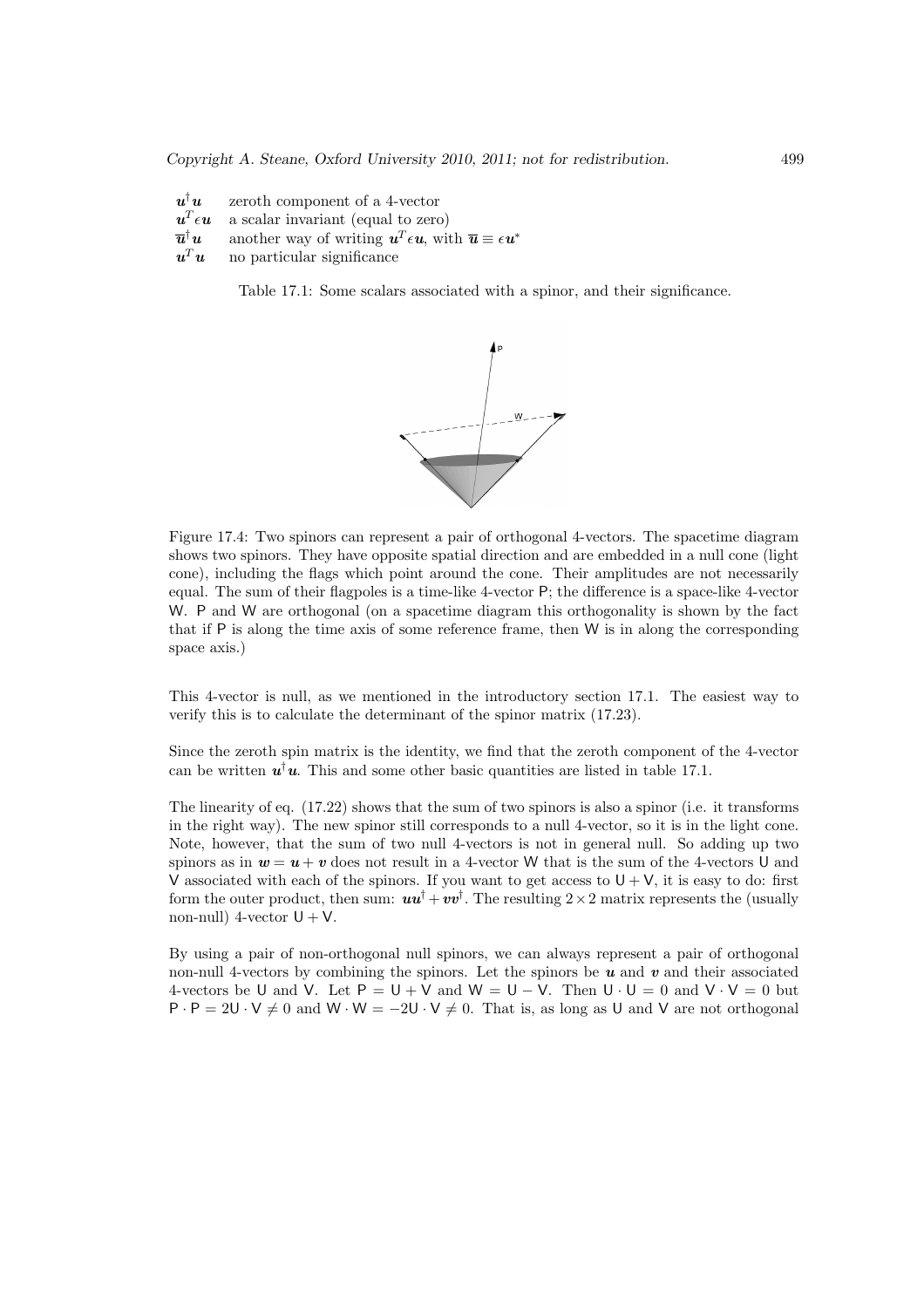then P and W are not null. The latter are orthogonal to one another, however:

$$
W \cdot P = (U + V) \cdot (U - V) = U \cdot U - V \cdot V = 0.
$$

Examples of pairs of 4-vectors that are mutually orthogonal are 4-velocity and 4-acceleration, and 4-momentum and 4-spin (i.e. Pauli-Lubanski spin vector, c.f. eq. (10.15)). Therefore we can describe the motion and spin of a particle by using a pair of spinors, see figure 17.4. This connection will be explored further in section 17.5.

To summarize:

| rank 1 spinor                                                                        | $\leftrightarrow$ null 4-vector      |
|--------------------------------------------------------------------------------------|--------------------------------------|
| rank 2 spinor                                                                        | $\leftrightarrow$ arbitrary 4-vector |
| pair of non-orthogonal rank 1 spinors $\leftrightarrow$ pair of orthogonal 4-vectors |                                      |

## 17.4 Chirality

We now come to the subject of *chirality*. This concerns a property of spinors very much like the property of contravariant and covariant applied to 4-vectors. In other words, chirality is essentially about the way spinors transform under Lorentz-transformations. Unfortunately, the name itself does not suggest that. It is a bad name. In order to understand this we shall discuss the transformation properties first, and then return to the terminology at the end.

First, let us notice that there is another way to construct a contravariant 4-vector from a spinor. Suppose that instead of (17.31) we try

$$
\mathsf{V}^{\mu} = \begin{pmatrix} \langle \tilde{u} | -I | \tilde{u} \rangle \\ \langle \tilde{u} | \boldsymbol{\sigma} | \tilde{u} \rangle \end{pmatrix} = \langle \tilde{u} | \sigma_{\mu} | \tilde{u} \rangle, \qquad (17.32)
$$

for a spinor-like object  $\tilde{u}$ . It looks at first as though we have constructed a covariant 4-vector and put the index 'upstairs' by mistake. However, what if we insist that this V really is contravariant? This amounts to saying that  $\tilde{u}$  is a new type of object, not like the spinors we talked about up till now. By multiplying both sides of the equation by  $g_{\mu\nu}$  to lower the index of  $V^{\mu}$ , and then using  $g_{\mu\nu} = g^{\mu\nu}$ , on the right hand side, we find

$$
\mathsf{V}_{\nu} = \langle \tilde{u} | \sigma^{\nu} | \tilde{u} \rangle. \tag{17.33}
$$

Therefore the difference between **u** and  $\tilde{u}$  is that when combined with  $\sigma^{\nu}$ , the former gives a contravariant and the latter gives a covariant 4-vector. Everything is consistent if we introduce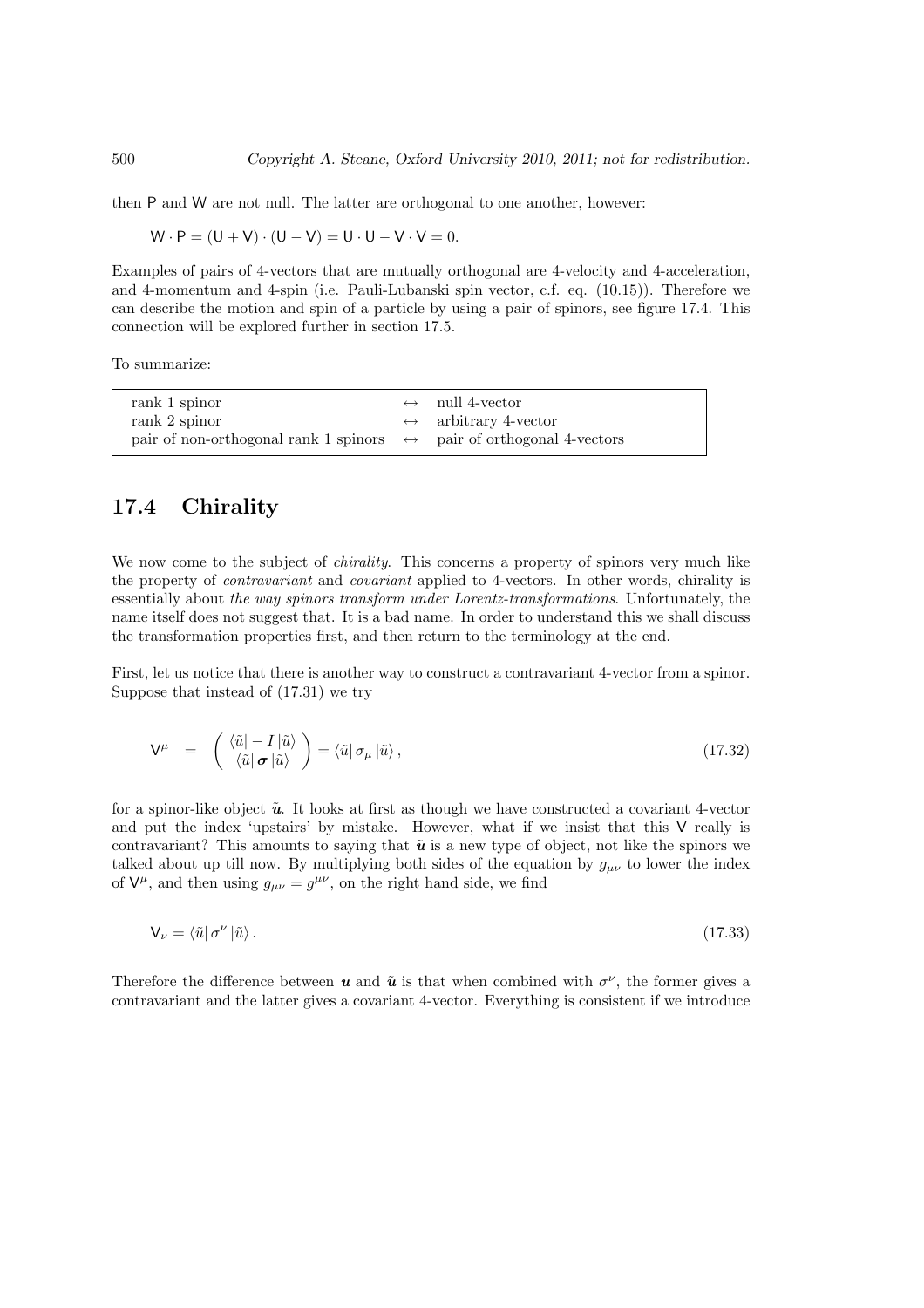the rule for a Lorentz transformation of  $\tilde{u}$  as

$$
\text{if } \mathbf{u}' = \Lambda \mathbf{u} \tag{17.34}
$$

then 
$$
\tilde{\mathbf{u}}' = (\Lambda^{\dagger})^{-1} \tilde{\mathbf{u}}.
$$
 (17.35)

This is because, for a pure rotation  $\Lambda^{\dagger} = \Lambda^{-1}$  so the two types of spinor transform the same way, but for a pure boost  $\Lambda^{\dagger} = \Lambda$  (it is Hermitian) so we have precisely the inverse transformation. This combination of properties is exactly the relationship between covariant and contravariant 4-vectors.

The two types of spinor may be called *contraspinor* and *cospinor*. However, they are often called *right-handed* and *left-handed*. The idea is that we regard the Lorentz boost as a kind of 'rotation in spacetime', and for a given boost velocity, the contraspinor 'rotates' one way, while the cospinor 'rotates' the other. They are said to possess opposite *chirality*. However, given that we are also much concerned with real rotations in space, this terminology is regretable because it leads to confusion.

Equation (17.33) can be 'read' as stating that the presence of  $\tilde{u}$  acts to lower the index on  $\sigma^{\nu}$ and give a covariant result.

The rule (17.32) was here introduced ad-hoc: what is to say there may not be further rules? This will be explored below; ultimately the quickest way to show this and other properties is to use Lie group theory on the generators, a method we have been avoiding in order not to assume familiarity with groups, but it is briefly sketched in section (17.7).

#### 17.4.1 Chirality, spin and parity violation

It is not too surprising to suggest that a spinor may offer a useful mathematical tool to handle angular momentum. This was the context in which spinors were first widely used. A natural way to proceed is simply to claim that there may exist fundamental particles whose intrinsic nature is not captured purely by scalar properties such as mass and charge, but which also have an angular-momentum-like property called spin, that is described by a spinor.

Having made the claim, we might propose that the 4-vector represented by the spinor flagpole is the Pauli-Lubanski spin vector. We notice that we have a null 4-vector. This means that the particle is massless (recall section 10.2.2 and eq. (10.18)). So we look for a massless spin-half particle in our experiments. We already know one: it is the neutrino<sup>7</sup>.

Thus we have a classical model for intrinsic spin, that applies to massless spin-half particles. It is found in practice that it describes accurately the experimental observations of the nature of intrinsic angular momentum for such particles.

<sup>7</sup>There now exists strong evidence that neutrinos possess a small non-zero mass. We proceed with the massless model as a valid theoretical device, which can also serve as a first approximation to the behaviour of neutrinos.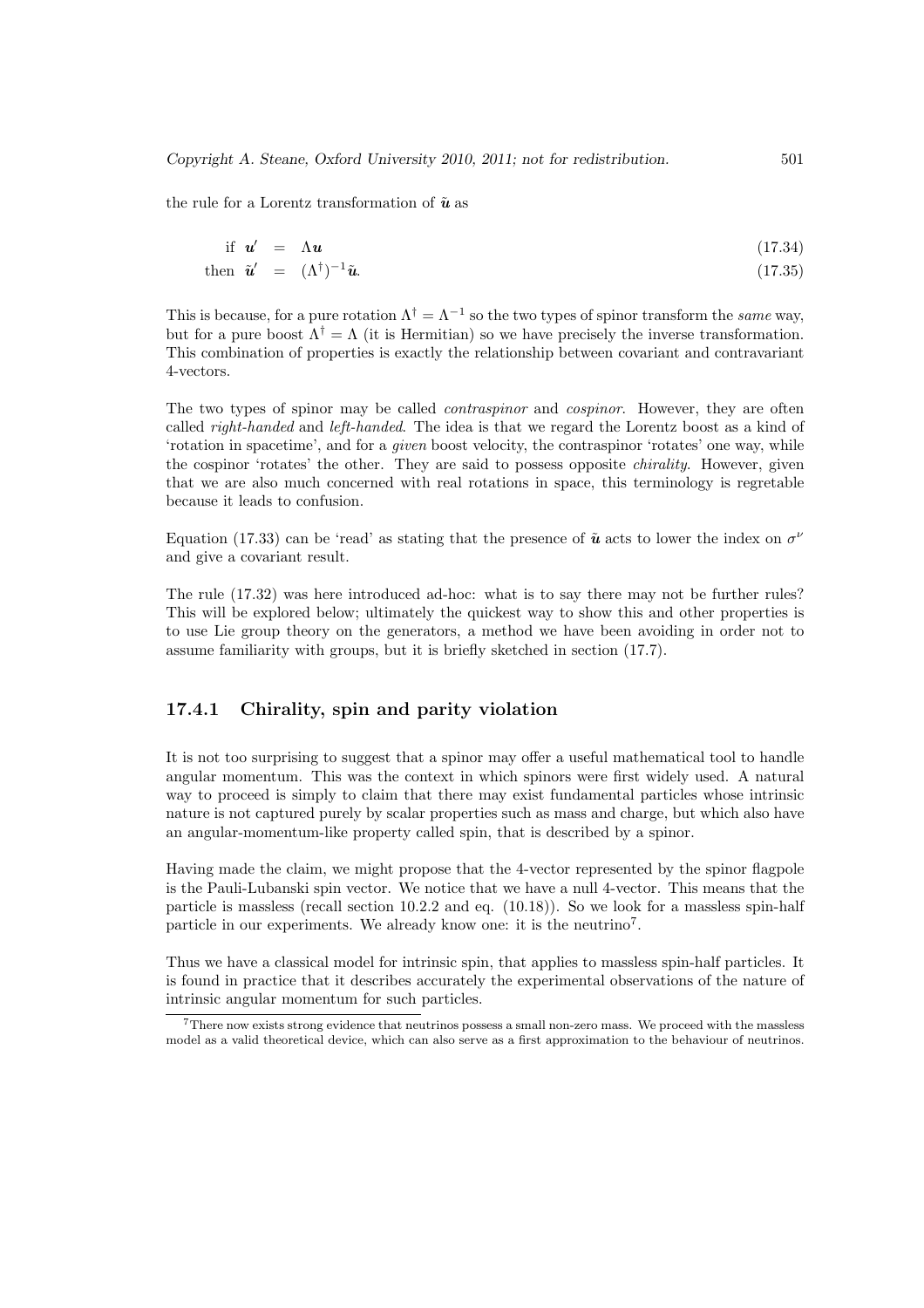Now we shall, by 'waving a magic wand', discover a wonderful property of massless spin-half particles that was not uncovered by our previous discussion in terms of 4-vectors in chapter 10. By 'waving a magic wand' here we mean noticing something that is already built in to the mathematical properties of the objects we are dealing with, namely spinors. All we need to do is claim that the same spinor describes both the linear momentum and the intrinsic spin of a given neutrino. We claim that we don't need two spinors to do the job: just one is sufficient. There is a problem: since we can only allow one rule for extracting the 4-momentum and Pauli-Lubanski spin vector for a given type of particle, we shall have to claim that there is a restriction on the allowed combinations of 4-momentum and spin for all particles of a given type. For massless particles the Pauli-Lubanski spin and the 4-momentum are aligned (either in the same direction or opposite directions, giving positive or negative helicity), so there is already a restriction that we noticed in chapter 10, but now we shall have to go further, and claim that all massless spin-half particles of a given type have the same helicity.

This is a remarkable claim, at first sight even a crazy claim. It says that, relative to their direction of motion, neutrinos are allowed to 'rotate' one way, but not the other! To be more precise, it is the claim that there exist in Nature processes whose mirror reflected versions never occur. Before any experimenter would invest the effort to test this (it is difficult to test because neutrinos interact very weakly with other things), he or she would want more convincing of the theoretical background, so let us investigate further.

Processes whose mirror-reflected versions run differently (for example, not at all) are said to exhibit parity violation. We can prove that there are no such processes in classical electromagnetism, because Maxwell's equations and the Lorentz force equation are unchanged under the parity inversion operation. The 'parity-invariant' behaviour of the last two Maxwell equations, and the Lorentz force equation, involves the fact that B is an axial vector.

To investigate the possibilities for spinors, consider the Lorentz invariant

$$
\mathsf{W}_{\lambda}\mathsf{S}^{\lambda}=\mathsf{W}_{\lambda}\boldsymbol{s}^{\dagger}\sigma^{\lambda}\boldsymbol{s}
$$

where s is contravariant. Since in the sum, each term  $W_{\lambda}$  is just a number, it can be moved past the  $s^{\dagger}$  and we have

$$
W_{\lambda}S^{\lambda}=s^{\dagger}W_{\lambda}\sigma^{\lambda}s.
$$

The combination  $W_{\lambda}\sigma^{\lambda} = -W^{0}I + \mathbf{w} \cdot \sigma$  is a matrix. It can usefully be regarded as an operator acting on a spinor. We can prove that one effect of this kind of matrix, when multiplying a spinor, is to change the transformation properties. For, s transforms as

$$
s\to \Lambda s
$$

and therefore

$$
s^\dagger \rightarrow s^\dagger \Lambda^\dagger.
$$

Since  $W_{\lambda}S^{\lambda}$  is invariant, we deduce that  $W_{\lambda}\sigma^{\lambda}s$  must transform as

$$
(\mathsf{W}_{\lambda}\sigma^{\lambda}s) \to (\Lambda^{\dagger})^{-1}\mathsf{W}_{\lambda}\sigma^{\lambda}s. \tag{17.36}
$$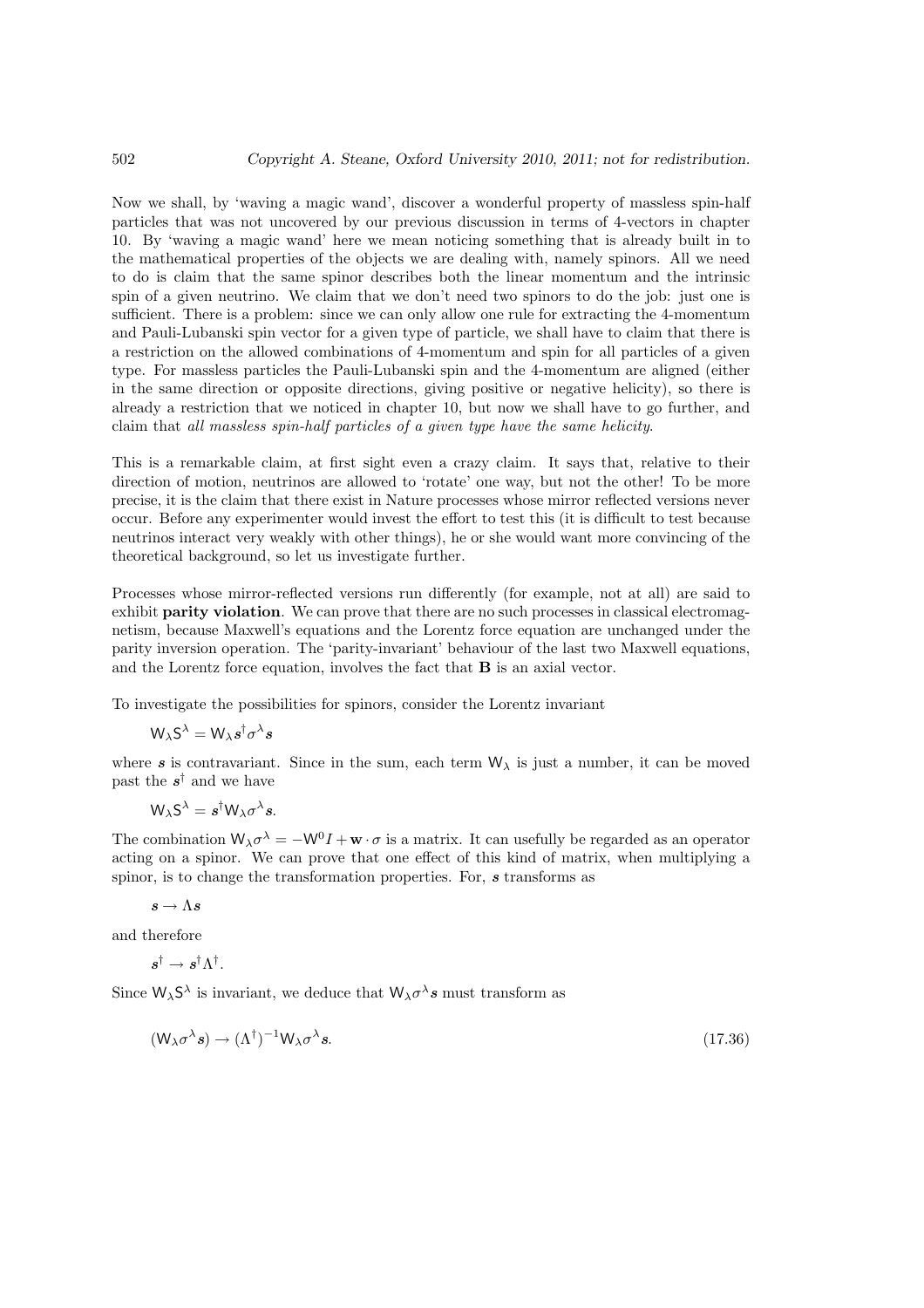|          |                                  | <b>Notation</b> . We now have 3 vector-like quantities in play: 3-vectors, 4-vectors, and rank |
|----------|----------------------------------|------------------------------------------------------------------------------------------------|
|          | 1 spinors. We adopt three fonts: |                                                                                                |
| entity   | font                             | examples                                                                                       |
| 3-vector | bold upright Roman               | s. u. v. w                                                                                     |
| 4-vector | sans-serif capital               | S. U. V. W                                                                                     |
| spinor   | bold italic                      | s, u, v, w                                                                                     |

Therefore, for any W, if s is a contraspinor then  $\tilde{\mathbf{t}} = (\mathsf{W}_{\lambda} \sigma^{\lambda} s)$  is a cospinor, and vice versa.

If the 4-vector W is null, then it can itself be represented by a spinor  $w$ . Let's see what happens when the matrix  $W_{\lambda} \sigma^{\lambda}$  multiplies the spinor representing W:

$$
\mathsf{W}_{\lambda}\sigma^{\lambda}\mathbf{w} = \begin{pmatrix} -2|b|^2 & 2ab^* \\ 2a^*b & -2|a|^2 \end{pmatrix} \begin{pmatrix} a \\ b \end{pmatrix} = \begin{pmatrix} 0 \\ 0 \end{pmatrix}
$$
 (17.37)

where for convenience we worked in terms of the components  $(w = (a, b))$  in some reference frame. The result is

$$
(-\mathsf{W}^0 + \mathbf{w} \cdot \boldsymbol{\sigma})\mathbf{w} = 0\tag{17.38}
$$

(N.B. in this equation  $w$  is a 3-vector whereas  $w$  is a spinor). This equation is important because it is (by construction) a Lorentz-covariant equation, and it tells us something useful about 1st rank spinors in general.

Suppose the 4-vector W is the 4-momentum of some massless particle. Then the equation reads

$$
(E/c - \mathbf{p} \cdot \boldsymbol{\sigma})\mathbf{w} = 0. \tag{17.39}
$$

This equation is called the first **Weyl equation** and in the context of particle physics, the rank 1 spinors are called Weyl spinors. It is tempting to regard the presence of  $\sigma$  in this equation as a signal that the equation describes a relation between the motion and the intrinsic angular momentum (spin) of the particle. This amounts to claiming that the same spinor can furnish the particle with both 4-momentum and spin. To do this it is necessary to use a polar version of the vector  $\sigma$  to extract the linear momentum, and an axial version to extract the spin (which, being a form of angular momentum, must be axial). Therefore when the Weyl equation (17.39) is used in this context, **p** is polar but  $\sigma$  is axial. This means the equation transforms in a non-trivial way under parity inversion. In short, it is not parity-invariant.

For a massless particle, we have  $E = pc$ , so (17.39) gives

$$
\frac{(\mathbf{p} \cdot \boldsymbol{\sigma})}{p} \mathbf{w} = \mathbf{w}.\tag{17.40}
$$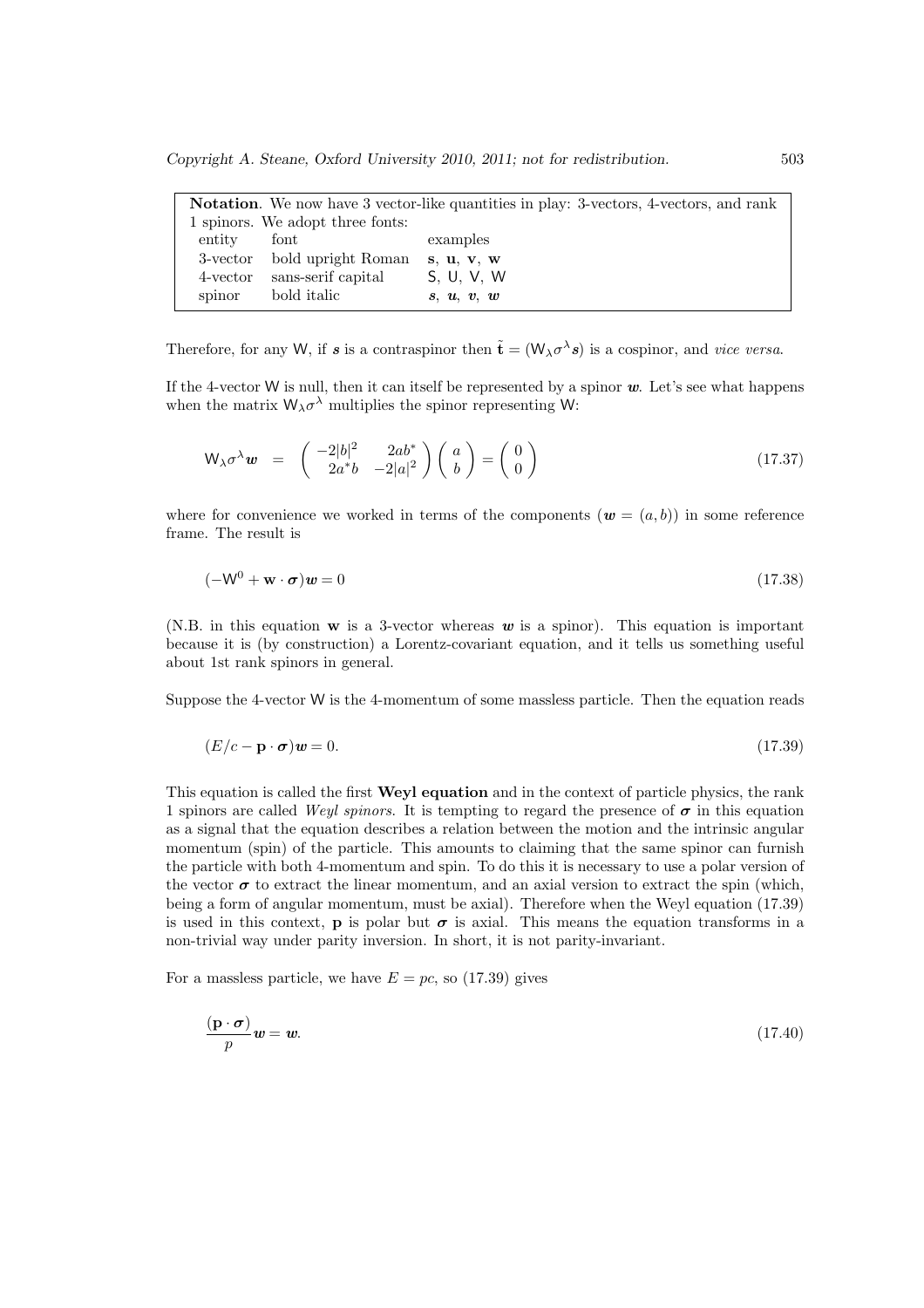This says that  $w$  is an eigenvector, with eigenvalue 1, of the spin operator pointing along  $p$ . In other words, the particle has positive helicity.

Now let's explore another possibility: suppose the spinor representing the particle has the other chirality. Then the energy-momentum is obtained as

$$
\mathsf{P}_{\mu} = \tilde{\mathbf{v}}^{\dagger} \sigma^{\mu} \tilde{\mathbf{v}}. \tag{17.41}
$$

where the use of a different letter  $(v)$  indicates that we are talking about a different particle, and the tilde acts as a reminder of the different transformation properties. The invariant is now

$$
P^{\lambda}S_{\lambda} = \tilde{s}^{\dagger}P^{\lambda}\sigma^{\lambda}\tilde{s} = \tilde{s}^{\dagger}(\tilde{v}^{\dagger}\sigma_{\lambda}\tilde{v})\sigma^{\lambda}\tilde{s}
$$
\n(17.42)

and the operator of interest is

$$
\left(\tilde{\mathbf{v}}^{\dagger}\sigma_{\lambda}\tilde{\mathbf{v}}\right)\sigma^{\lambda} = E/c + \mathbf{p} \cdot \boldsymbol{\sigma}.\tag{17.43}
$$

The version on the right hand side does not at first sight look like a Lorentz invariant, because of the absence of a minus sign, but as long as we use the operator with cospinors (left handed spinors) then Lorentz covariant equations will result. For example, the argument in (17.37) is essentially unchanged and we find

$$
\left(\tilde{\boldsymbol{v}}^{\dagger}\sigma^{\alpha}\tilde{\boldsymbol{v}}\right)\sigma_{\alpha}\tilde{\boldsymbol{v}} = 0 \tag{17.44}
$$

i.e. 
$$
(E/c + \mathbf{p} \cdot \boldsymbol{\sigma})\tilde{\mathbf{v}} = 0.
$$
 (17.45)

This is called the 2nd Weyl equation. Since the particle is massless it implies

$$
\frac{(\mathbf{p} \cdot \boldsymbol{\sigma})}{p} \tilde{\boldsymbol{v}} = -\tilde{\boldsymbol{v}}.
$$
\n(17.46)

Therefore now the helicity is negative.

Overall, the spinor formalism suggests that there are two particle types, possibly related to one another in some way, but they are not interchangeable because they transform in different ways under Lorentz transformations, and they have the property that one type always has positive helicity, the other negative. This is born out in experiments. An experimental test involving the β-decay of cobalt nuclei was performed in 1957 by Wu *et al.*, giving clear evidence for parity non-conservation. In 1958 Goldhaber et al. took things further in a beautiful experiment, designed to allow the helicity of neutrinos to be determined. It was found that all neutrinos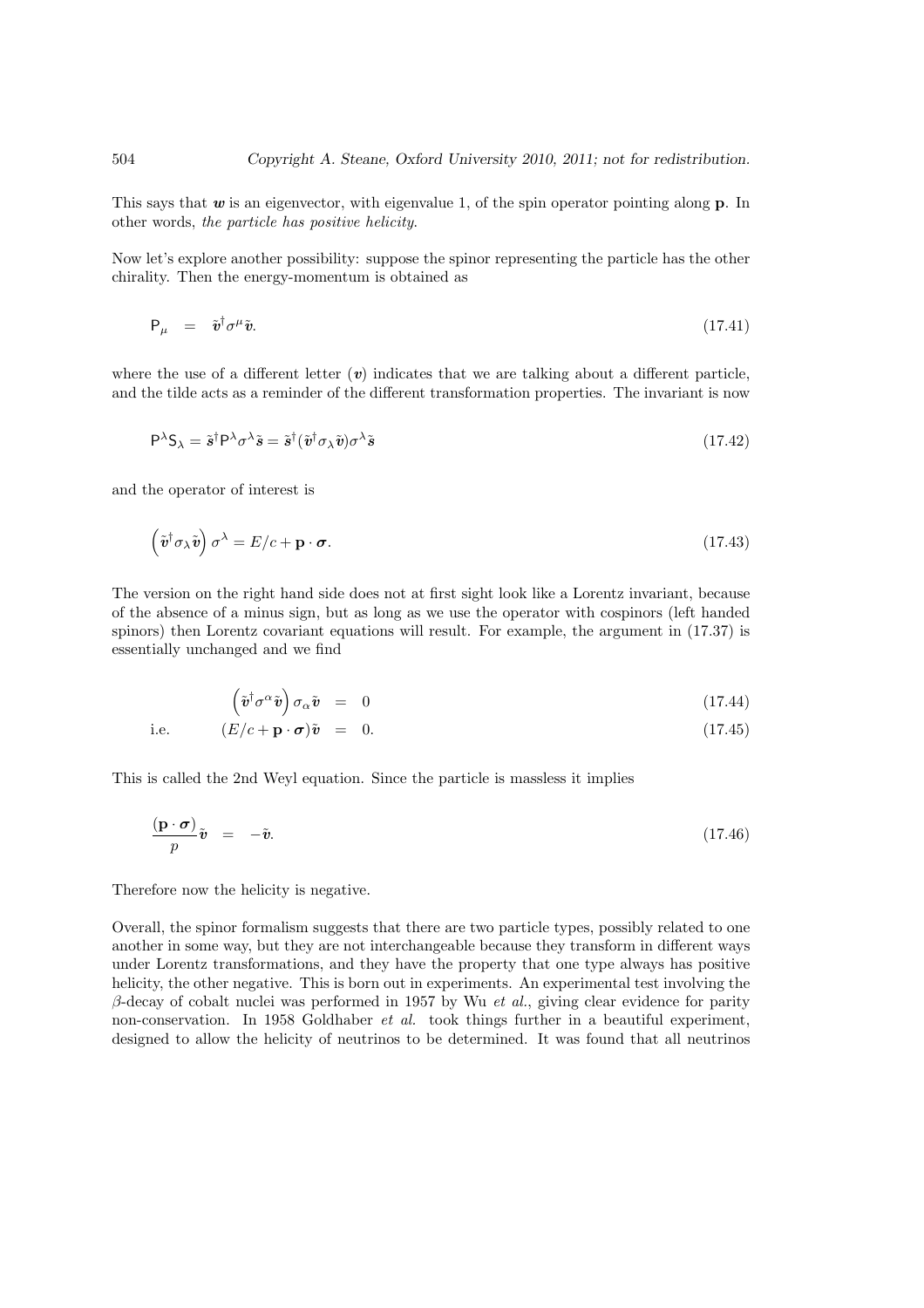| left handed:<br>neutrino | right handed:<br>anti-neutrino |  |
|--------------------------|--------------------------------|--|
|                          |                                |  |
| negative helicity        | positive helicity              |  |

Figure 17.5: The black and white circles represent two particle-like entities. Both are massless leptons with spin  $1/2$  and zero charge. Are they two examples of the same type of particle then, merely having the spin in opposite directions? The sequence of statements shown in the figure gives the logic. The black entity is found to have different chirality from the white entity. This is a subtle property, not easily illustrated by any diagram, since it refers to how the spinor transforms under a boost. However this property suffices to distinguish one entity from the other, and it is legitimate to give them different names ("neutrino" and "anti-neutrino") and draw them with different colours. The theoretical model asserts that the information about 4-spin and energy-momentum is contained in a single spinor for each entity. It then follows that the helicity is single-valued: always negative for the one we called "neutrino" and always positive for the one we called "anti-neutrino". Similar reasoning applied to electrons reaches a different conclusion. They are not described by single spinors, but by a pair of spinors, one of each chirality. Consequently the helicity of an electron can be of either sign, and is not Lorentz-invariant.

produced in a given type of process have the same helicity. This is evidence that all neutrinos have one helicity, and anti-neutrinos have the opposite helicity. By convention those with positive helicity are called anti-neutrinos. With this convention, the process

$$
n \to p + e + \bar{\nu} \tag{17.47}
$$

is allowed (with the bar indicating an antiparticle), but the process  $n \rightarrow p + e + \nu$  is not. Thus the properties of Weyl spinors are at the heart of the parity-non-conservation exhibited by the weak interaction.

#### Reflection and Lorentz transformation

[Section omitted in lecture-note version.]

#### 17.4.2 Index notation\*

[Section omitted in lecture-note version.]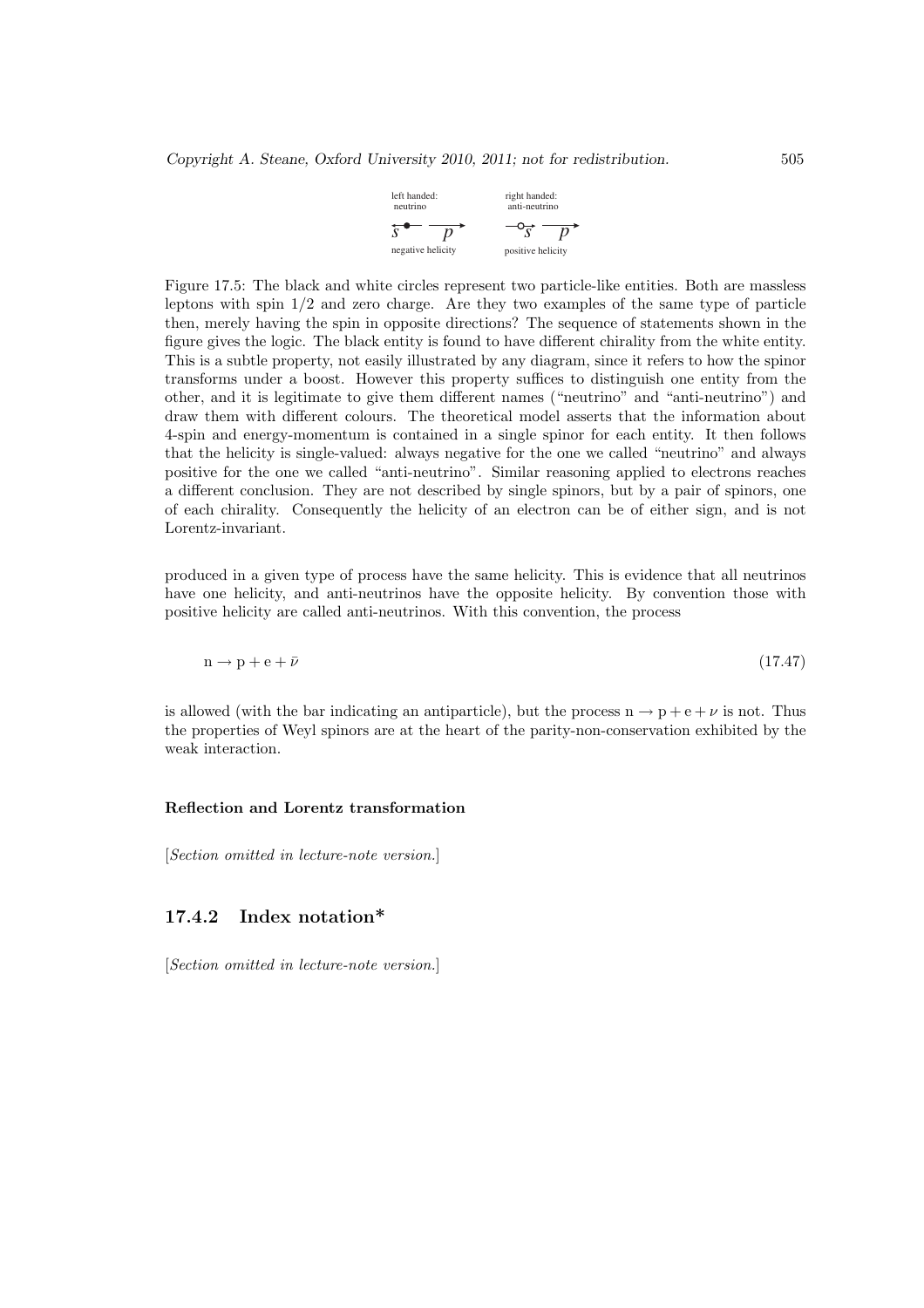#### What is the difference between chirality and helicity?

Answer: helicity refers to the projection of the spin along the direction of motion, chirality refers to the way the spinor transforms under Lorentz transformations.

The word 'chirality' in general in science refers to handedness. A screw, a hand, and certain types of molecule may be said to possess chirality. This means they can be said to embody a rotation that is either left-handed or right-handed with respect to a direction also embodied by the object. When Weyl spinors are used to represent spin angular momentum and linear momentum, they also possess a handedness, which can with perfect sense be called an example of chirality. However, since the particle physicists already had a name for this (helicity), the word chirality came to be used to refer directly to the transformation property, such that spinors transforming one way are said to be 'right-handed' or of 'positive chirality', and those transforming the other way are said to be 'left-handed' or of 'negative chirality.' This terminology is poor because (i) it invites (and in practice results in) confusion between chirality and helicity, (ii) spinors can be used to describe other things beside spin, and (iii) the transformation rule has nothing in itself to do with angular momentum. The terminology is acceptable, however, if one understands it to refer to the Lorentz boost as a form of 'rotation' in spacetime.

## 17.5 Applications

[Section omitted in lecture-note version.]

## 17.6 Dirac spinor and particle physics

We already mentioned in section  $(17.3.1)$  that a pair of spinors can be used to represent a pair of mutually orthogonal 4-vectors. A good way to do this is to use a pair of spinors of opposite chirality, because then it is possible to construct equations possessing invariance under parity inversion. Such a pair is called a *bispinor* or *Dirac spinor*. It can conveniently be written as a 4-component complex vector, in the form

$$
\Psi = \left(\begin{array}{c} \phi_R \\ \chi_L \end{array}\right) \tag{17.48}
$$

where it is understood that each entry is a 2-component spinor,  $\phi_R$  being right-handed and  $\chi_L$ left-handed. (Following standard practice in particle physics, we won't adopt index notation for the spinors here, so the subscript  $L$  and  $R$  is introduced to keep track of the chirality). Under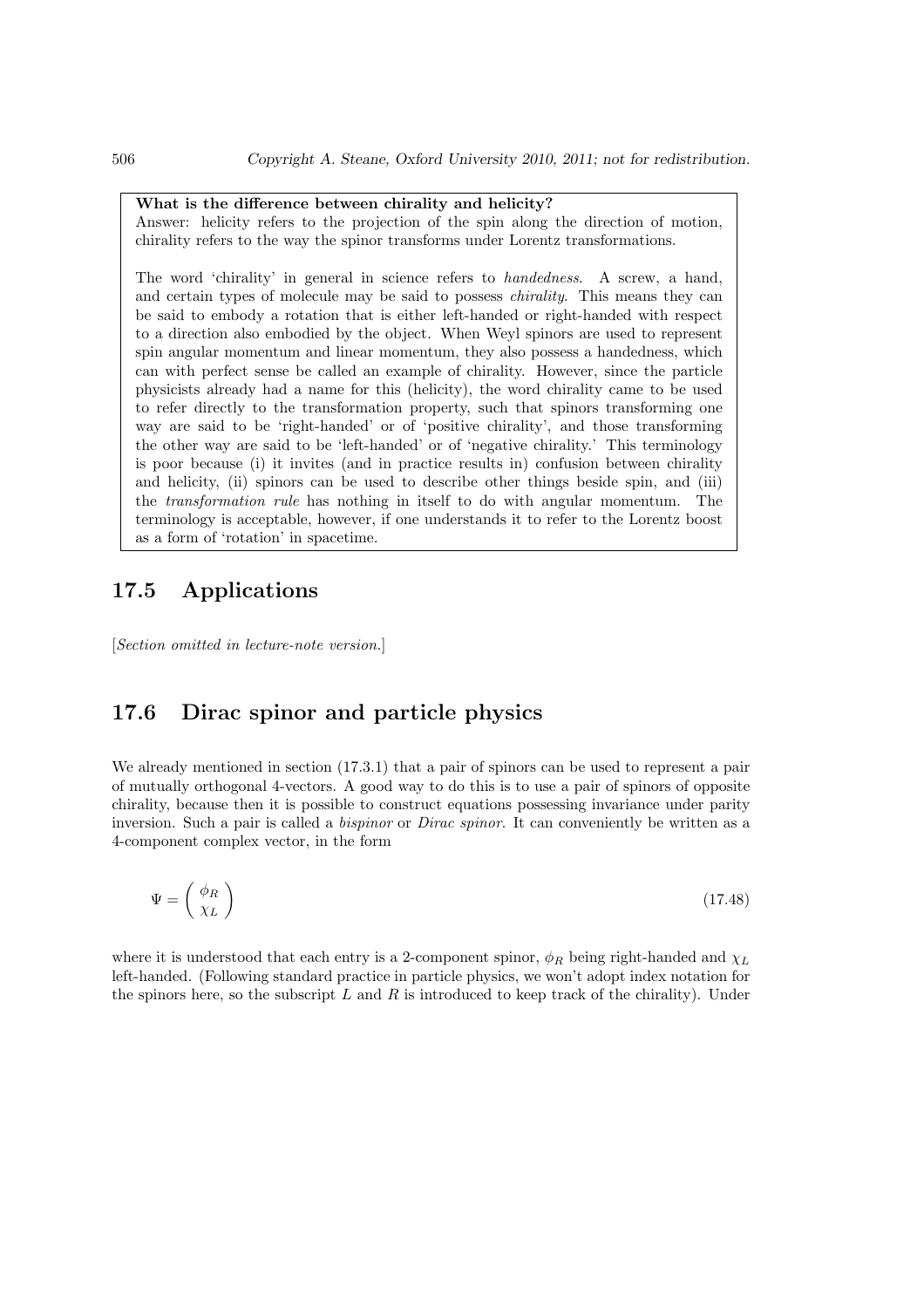change of reference frame  $\Psi$  transforms as

$$
\Psi \to \begin{pmatrix} \Lambda(v) & 0 \\ 0 & \Lambda(-v) \end{pmatrix} \Psi \tag{17.49}
$$

where each entry is understood to represent a 2×2 matrix, and we wrote  $\Lambda(v)$  for  $\exp(i\boldsymbol{\sigma}\cdot\boldsymbol{\theta}/2-\boldsymbol{\sigma}\cdot\boldsymbol{\rho}/2)$ and  $\Lambda(-v)$  for  $(\Lambda(v)^{\dagger})^{-1} = \exp(i\boldsymbol{\sigma} \cdot \boldsymbol{\theta}/2 + \boldsymbol{\sigma} \cdot \boldsymbol{\rho}/2)$ . It is easy to see that the combination

$$
\left(\phi_R^{\dagger}, \chi_L^{\dagger}\right) \left(\begin{array}{cc} 0 & I \\ I & 0 \end{array}\right) \left(\begin{array}{c} \phi_R \\ \chi_L \end{array}\right) = \phi_R^{\dagger} \chi_L + \chi_L^{\dagger} \phi_R \tag{17.50}
$$

is Lorentz-invariant.

We will show how  $\Psi$  can be used to represent the 4-momentum and 4-spin (Pauli-Lubanski 4-vector) of a particle. First extract the 4-vectors given by the flagpoles of  $\phi_R$  and  $\chi_L$ :

$$
A^{\mu} = \langle \phi_R | \sigma^{\mu} | \phi_R \rangle , \qquad B_{\mu} = \langle \chi_L | \sigma^{\mu} | \chi_L \rangle .
$$

Note that  $B_{\mu}$  has a lower index. This is because, in view of the fact that  $\chi_L$  is left-handed (i.e. negative chirality), under a Lorentz transformation its flagpole behaves as a covariant 4-vector. We would like to form the difference of these 4-vectors, so we need to convert the second to contravariant form. This is done via the metric tensor  $g_{\mu\nu}$ :

$$
\mathsf{U}^{\mu}=(\mathsf{A}^{\mu}-\mathsf{B}^{\mu})=\left\langle \phi_{R}\right|\sigma^{\mu}\left|\phi_{R}\right\rangle -g^{\mu\alpha}\left\langle \chi_{L}\right|\sigma^{\alpha}\left|\chi_{L}\right\rangle .
$$

(The notation is consistent if you keep in mind that the  $\overline{L}$ 's have lowered the index on  $\sigma$  in the second term). In terms of the Dirac spinor  $\Psi$ , this result can be written as

$$
\mathsf{U}^0 = \Psi^{\dagger} \begin{pmatrix} I & 0 \\ 0 & I \end{pmatrix} \Psi = \phi_R^{\dagger} \phi_R + \chi_L^{\dagger} \chi_L \tag{17.51}
$$

for the time component, and

$$
\mathsf{U}^{i} = \Psi^{\dagger} \begin{pmatrix} \boldsymbol{\sigma} & 0 \\ 0 & -\boldsymbol{\sigma} \end{pmatrix} \Psi \tag{17.52}
$$

for the spatial components.

Now introduce the  $4 \times 4$  matrices, called **Dirac matrices**:

$$
\gamma^0 = \begin{pmatrix} 0 & I \\ I & 0 \end{pmatrix}, \quad \gamma^i = \begin{pmatrix} 0 & -\sigma^i \\ \sigma^i & 0 \end{pmatrix}.
$$
 (17.53)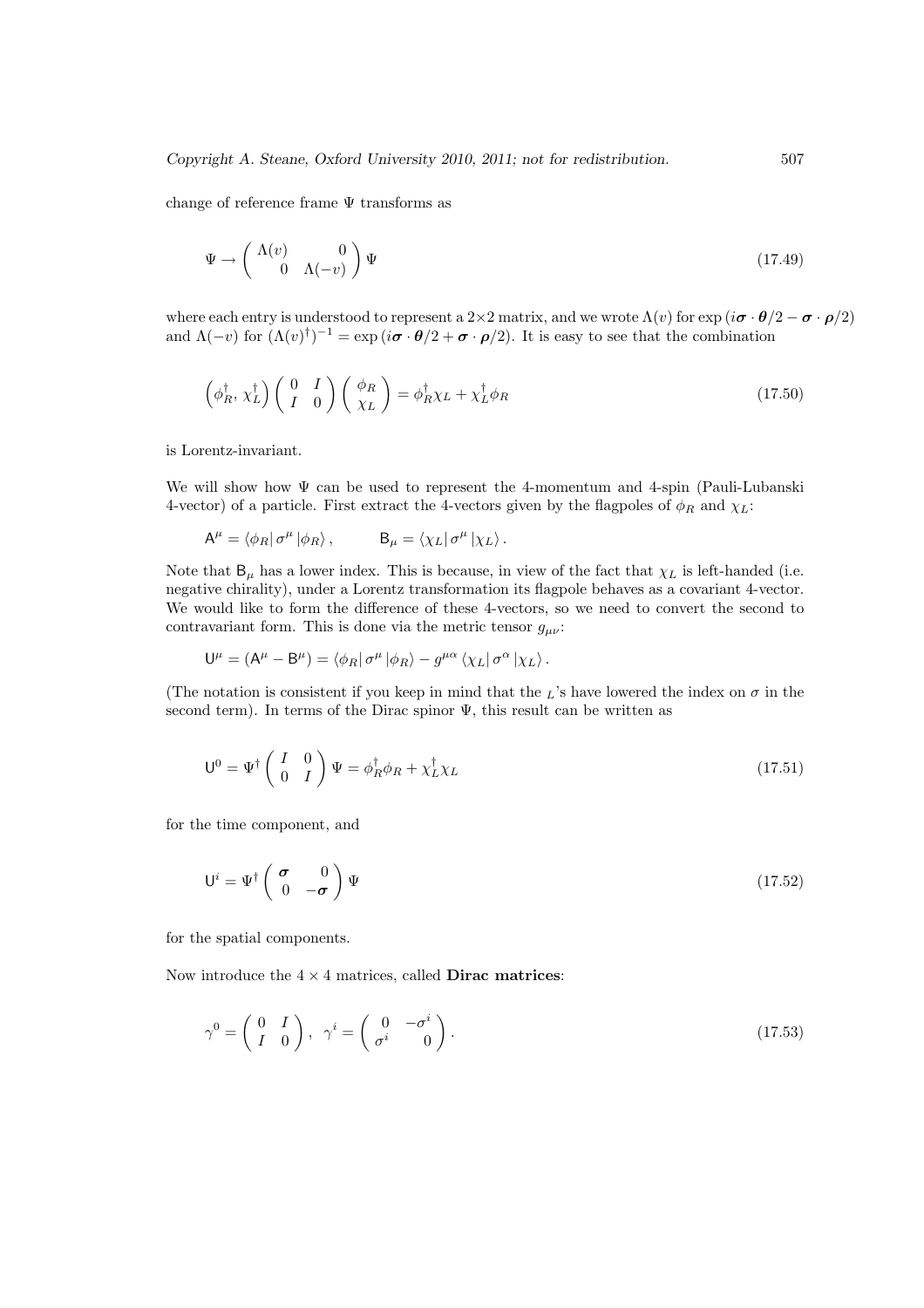Here we are writing these matrices in the 'chiral' basis implied by the form (17.48). Using these, we can write  $(17.51)$  and  $(17.52)$  both together, as

$$
\mathsf{U}^{\mu} = \Psi^{\dagger} \gamma^0 \gamma^{\mu} \Psi. \tag{17.54}
$$

We now have a 4-vector extracted from our Dirac spinor. It can be of any type—it need not be null. If in some particular reference frame it happens that  $\phi_R = \pm \chi_L$  (this equation is not Lorentz covariant so cannot be true in all reference frames, but it can be true in one), then in that reference frame we will find  $A^{\mu} = B^{\mu}$  so the spatial part of U will be zero, while the time part is not. Such a 4-vector is proportional to a particle's 4-velocity in its rest frame. In other words, the Dirac spinor can be used to describe the 4-velocity of a massive particle, and in this application it must have either  $\phi_R = \chi_L$  or  $\phi_R = -\chi_L$  in the rest frame. In other frames the 4-velocity can be extracted using (17.54).

Next consider the sum of the two flagpole 4-vectors. Let

$$
W = mcS (A + B) \tag{17.55}
$$

where  $S$  is the size of the intrinsic angular momentum of the particle, and introduce

$$
\gamma^5 = \begin{pmatrix} I & 0 \\ 0 & -I \end{pmatrix} . \tag{17.56}
$$

By using

$$
\Sigma^{\mu} = \gamma^0 \gamma^{\mu} \gamma^5 = \left( \begin{pmatrix} I & 0 \\ 0 & -I \end{pmatrix}, \begin{pmatrix} \sigma & 0 \\ 0 & \sigma \end{pmatrix} \right), \qquad (17.57)
$$

we can write

$$
\mathsf{W}^{\mu} = mcS\Psi^{\dagger}\Sigma^{\mu}\Psi. \tag{17.58}
$$

This 4-vector is orthogonal to U. It can therefore be the 4-spin, if we choose  $\phi_R$  and  $\chi_L$ appropriately. What is needed is that the spinor  $\phi_R$  be aligned with the direction of the spin angular momentum in the rest frame. We already imposed the condition that either  $\phi_R = \chi_L$ or  $\phi_R = -\chi_L$  in the rest frame, so it follows that either both spinors are aligned with the spin angular momentum in the rest frame, or one is aligned and the other opposed.

We now have a complete representation of the 4-velocity and 4-spin of a particle, using a single Dirac spinor. A spinor equal to  $(1,0,1,0)/\sqrt{2}$  in the rest frame, for example, represents a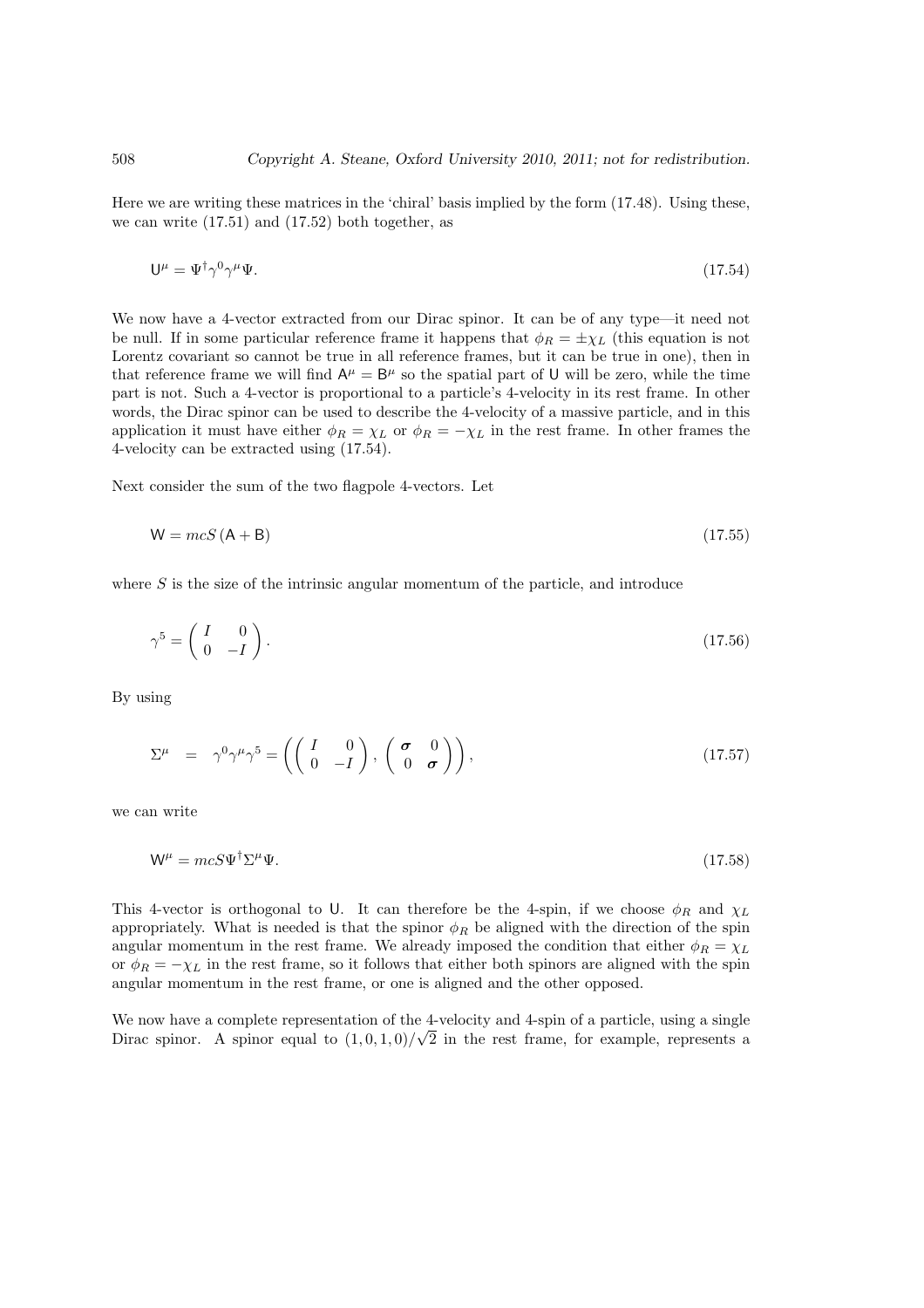|                      |              | 2W/(mcS)      |                           |
|----------------------|--------------|---------------|---------------------------|
| $(1,0,1,0)/\sqrt{2}$ | (1,0,0,0)    | (0,0,0,1)     | at rest, spin up          |
| $(0,1,0,1)/\sqrt{2}$ | (1, 0, 0, 0) | $(0,0,0,-1)$  | at rest, spin down        |
| (1,1,1,1)/2          | (1, 0, 0, 0) | (0, 1, 0, 0)  | at rest, spin along $+x$  |
| $(1, -1, 1, -1)/2$   | (1,0,0,0)    | $(0,-1,0,0)$  | at rest, spin along $-x$  |
| (1,0,0,0)            | (1,0,0,1)    | (1,0,0,1)     | $v_z = c$ , +ve helicity  |
| (0, 1, 0, 0)         | $(1,0,0,-1)$ | $(1,0,0,-1)$  | $v_z = -c$ , +ve helicity |
| (0, 0, 1, 0)         | $(1,0,0,-1)$ | $(-1,0,0,1)$  | $v_z = -c$ , -ve helicity |
| (0, 0, 0, 1)         | (1,0,0,1)    | $(-1,0,0,-1)$ | $v_z = c$ , -ve helicity  |

Table 17.2: Some example Dirac spinors and their associated 4-vectors.

particle with spin directed along the z direction. A spinor  $(0, 1, 0, 1)$ √  $\frac{\text{binor}}{\sqrt{2}}$  (0, 1, 0, 1)/ $\sqrt{2}$  represents a particle with spin in the  $-z$  direction. More generally,  $(\phi, \phi)/\sqrt{2}$  is a particle at rest with spin vector φ<sup>†</sup>σφ.

The states having  $\phi_R = \chi_L$  in the rest frame cover half the available state space; the other half is covered by  $\phi_R = -\chi_L$  in the rest frame. The spinor formalism is here again implying that there may exist in Nature two types of particle, similar in some respects (such as having the same mass), but not the same. We shall see in chapter 19 that if the first set of states are particle states, then the other set can be interpreted as antiparticle states.

When the spin and velocity are along the same direction, in the high-velocity limit it is found that one of the two spinor components dominates. For example, if we start from  $\phi_R = \chi_L =$  $(1,0)$  in the rest frame, then transform to a reference frame moving in the positive z direction, then  $\phi_R$  will shrink and  $\chi_L$  will grow until in the limit  $v \to c$ ,  $\phi_R \to 0$ . This implies that a massless particle can be described by a single (two-component) spinor, and we recover the property that a Weyl spinor has helicity of the same sign as its chirality The example we just considered had negative helicity because the spin is along  $z$  but the particle's velocity is in the negative z direction in the new frame.

Table 17.2 lists all these and some further examples.

A parity inversion ought to change the direction in space of U (since its spatial part is a polar vector) but leave the direction in space of W unaffected (since its spatial part is an axial vector). You can verify that this is satisfied if the parity inversion is represented by the matrix

$$
P = \left(\begin{array}{cc} 0 & I \\ I & 0 \end{array}\right). \tag{17.59}
$$

The effect of P acting on  $\Psi$  is to swap the two parts,  $\phi_R \leftrightarrow \chi_L$ . You can now verify that the Lorentz invariant given in (17.50) is also invariant under parity so it is a true scalar. The quantity  $\Psi^{\dagger}\gamma^0\gamma^5\Psi = \phi_R^{\dagger}\chi_L - \chi_L^{\dagger}\phi_R$  is invariant under Lorentz transformations but changes sign under parity, so is a pseudoscalar. The results are summarised in table 17.3.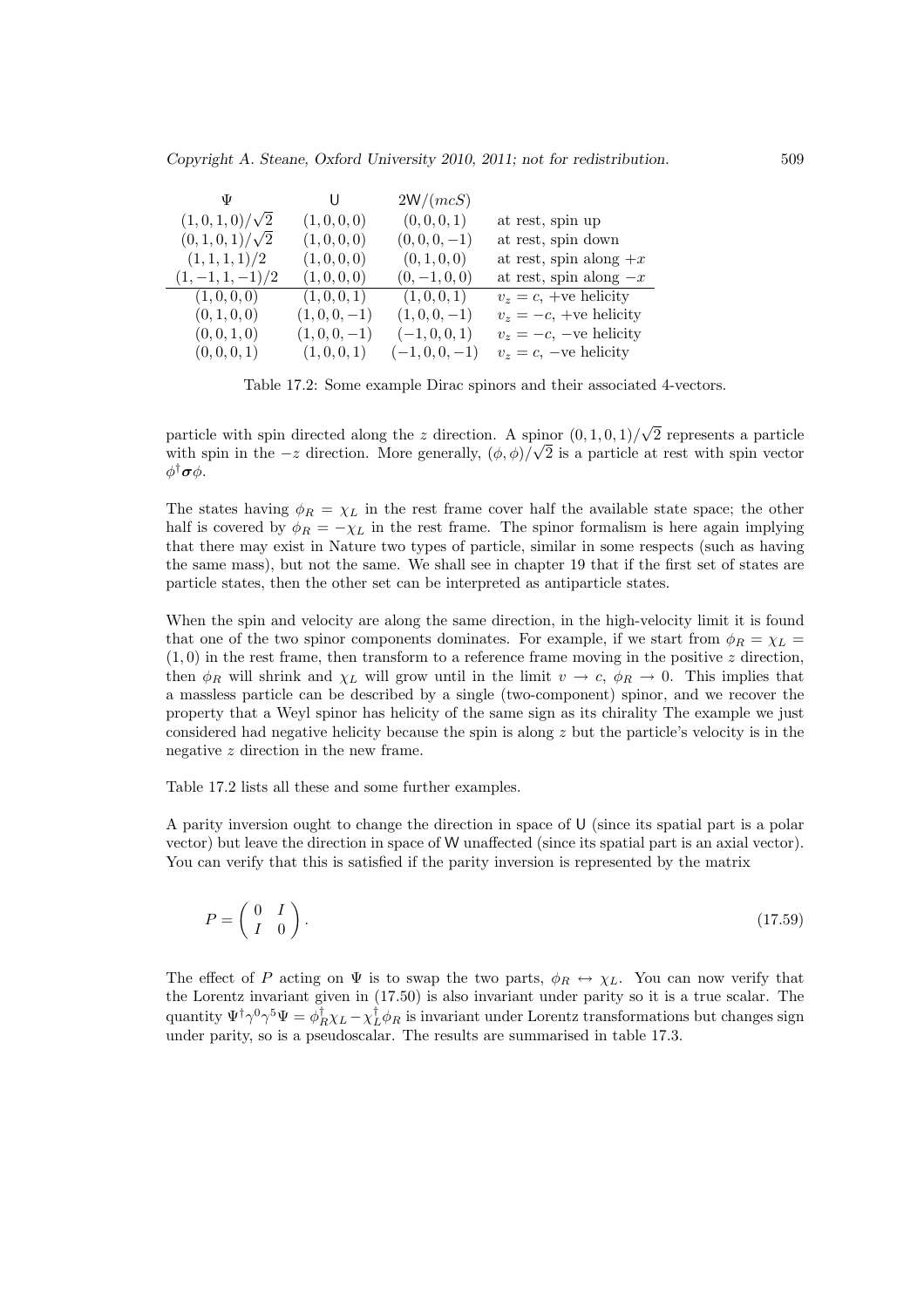| $\Psi^\dagger \gamma^0 \Psi$                                                           | scalar                              |
|----------------------------------------------------------------------------------------|-------------------------------------|
| $\Psi^\dagger \gamma^0 \gamma^5 \Psi$                                                  | pseudoscalar                        |
| $\Psi^\dagger \gamma^0 \gamma^\mu \Psi$                                                | 4-vector U, difference of flagpoles |
| $\Psi^\dagger \gamma^0 \gamma^\mu \gamma^5 \Psi$                                       | axial 4-vector W, sum of flagpoles  |
| $\Psi^{\dagger} \gamma^0 (\gamma^{\mu} \gamma^{\nu} - \gamma^{\nu} \gamma^{\mu}) \Psi$ | antisymmetric tensor                |

Table 17.3: Various tensor quantities associated with a Dirac spinor. The notation  $\overline{\Psi} = \Psi^{\dagger} \gamma^0$ (called *Dirac adjoint*) can also be introduced, which allows the expressions to be written  $\overline{\Psi}\Psi$ ,  $\overline{\Psi}\gamma^5\Psi$ , and so on.

#### 17.6.1 Moving particles and classical Dirac equation

So far we have established that a Dirac spinor representing a massive particle possessing intrinsic angular momentum ought to have  $\phi_R = \chi_L$  in the rest frame, with both spinors aligned with the intrinsic angular momentum. We have further established that under Lorentz transformations the Dirac spinor will continue to yield the correct 4-velocity and 4-spin using eqs (17.54) and  $(17.58).$ 

Now we shall investigate the general form of a Dirac spinor describing a moving particle. All we need to do is apply a Lorentz boost. We assume the Dirac spinor  $\Psi = (\phi_R(v), \chi_L(v))$  takes the form  $\phi_R(0) = \chi_L(0)$  in the rest frame, and that it transforms as (17.49). Using (17.27) the Lorentz boost for a Dirac spinor can be written

$$
\Lambda = \cosh(\rho/2) \left( \begin{array}{cc} I - \mathbf{n} \cdot \boldsymbol{\sigma} \tanh(\rho/2) & 0 \\ 0 & I + \mathbf{n} \cdot \boldsymbol{\sigma} \tanh(\rho/2) \end{array} \right).
$$

Now (in units where  $c = 1$ ) cosh  $\rho = \gamma = E/m$  where E is the energy of the particle, and  $\cosh \rho = 2 \cosh^2(\rho/2) - 1 = 2 \sinh^2(\rho/2) + 1$  so

$$
\cosh(\rho/2) = \left(\frac{E+m}{2m}\right)^{1/2}, \qquad \sinh(\rho/2) = \left(\frac{E-m}{2m}\right)^{1/2},
$$
\n
$$
\tanh(\rho/2) = \left(\frac{E-m}{E+m}\right)^{1/2} = \frac{p}{E+m}.
$$
\n(17.60)

Therefore we can express the Lorentz boost in terms of energy and momentum (of a particle boosted from its rest frame):

$$
\Lambda = \sqrt{\frac{E+m}{2m}} \begin{pmatrix} I + \frac{\sigma \cdot \mathbf{p}}{E+m} & 0\\ 0 & I - \frac{\sigma \cdot \mathbf{p}}{E+m} \end{pmatrix}
$$
\n(17.61)

where the sign is set such that **p** is the momentum of the particle in the new frame.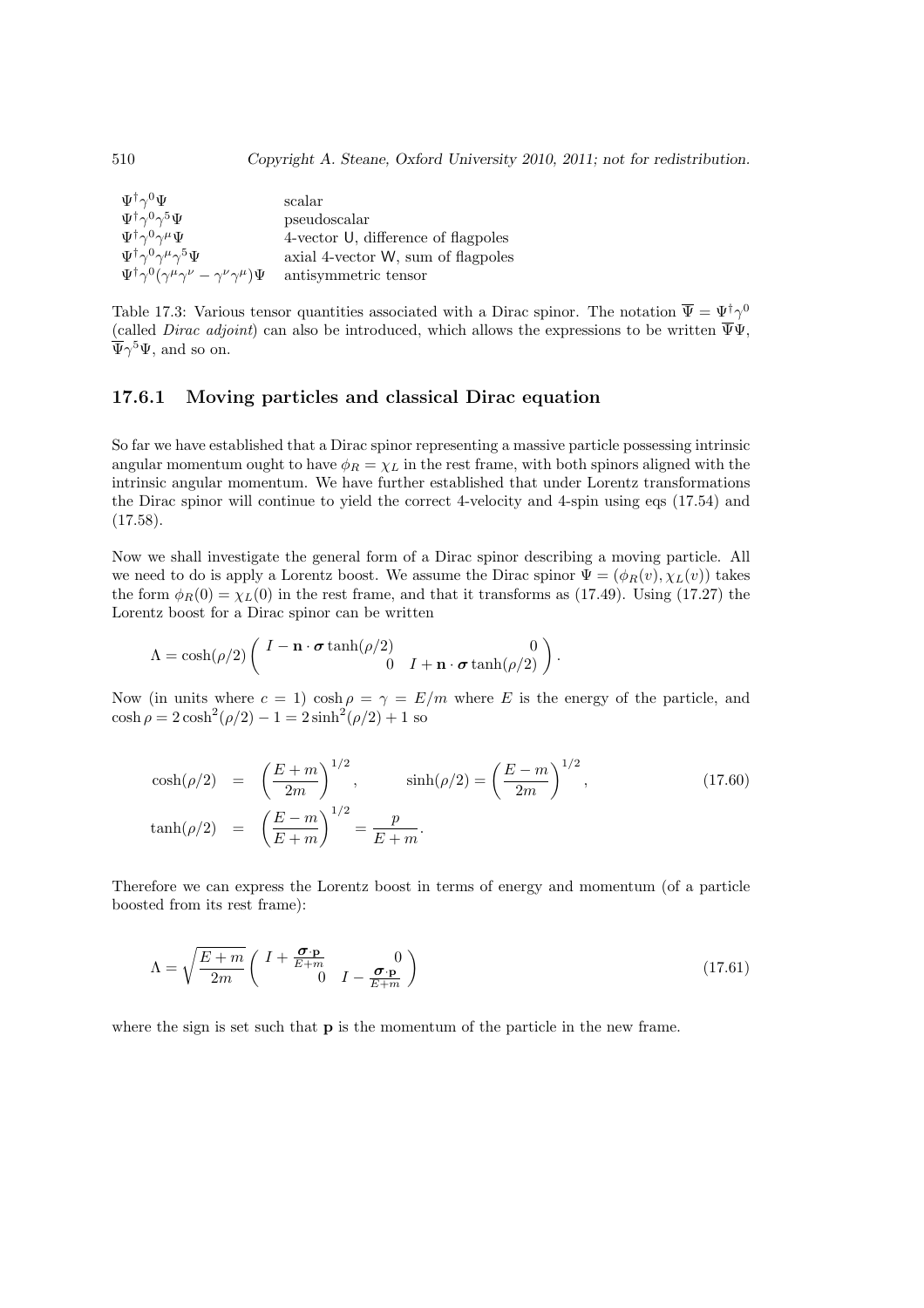For example, consider the spinor  $\Psi_0 = (1, 0, 1, 0)$ / √  $\overline{2}$ , i.e. spin up along z in the rest frame. Then in any other frame,

$$
\Psi = \frac{1}{\sqrt{4m(E+m)}} \begin{pmatrix} E+m+p_z \\ p_x+ip_y \\ E+m-p_z \\ -p_x-ip_y \end{pmatrix}
$$
\n(17.62)

(with  $c = 1$ ). Suppose the boost is along the x direction. Then, as  $p_x$  grows larger,  $p_x \to E$ , so the positive chirality part has a spinor more and more aligned with  $+x$ , and the negative chirality part has a spinor more and more aligned with  $-x$ . For a boost along z, one of the chirality components vanishes in the limit  $|v| \to c$ . This is the behaviour we previously discussed in relation to table 17.2.

Next we shall present the result of a Lorentz boost another way. We will construct a matrix equation satisfied by  $\Psi$  that has the same form as the Dirac equation to be discussed in chapter 19. Historically, Dirac obtained his equation via a quantum mechanical argument. However, the classical version will prepare us for the quantum version, and help in the interpretation of the solutions.

We already noted that the Lorentz boost takes the form

$$
\begin{array}{rcl}\n\phi_R(\mathbf{v}) & = & \left(\cosh(\rho/2) - \boldsymbol{\sigma} \cdot \mathbf{n} \sinh(\rho/2)\right) \phi_R(0), \\
\chi_L(\mathbf{v}) & = & \left(\cosh(\rho/2) + \boldsymbol{\sigma} \cdot \mathbf{n} \sinh(\rho/2)\right) \chi_L(0).\n\end{array}
$$

Using eq. (17.60), and multiplying top and bottom by  $(E+m)^{1/2}$ , we find

$$
\phi_R(\mathbf{p}) = \frac{E + m + \boldsymbol{\sigma} \cdot \mathbf{p}}{[2m(E + m)]^{1/2}} \phi_R(0), \qquad \chi_L(\mathbf{p}) = \frac{E + m - \boldsymbol{\sigma} \cdot \mathbf{p}}{[2m(E + m)]^{1/2}} \chi_L(0).
$$

where  $\mathbf{p} = -\gamma m \mathbf{v}$  is the momentum of the particle in the new frame. Introducing the assumption  $\phi_R(0) = \chi_L(0)$  we obtain from these two equations, after some algebra<sup>8</sup>,

$$
(E - \boldsymbol{\sigma} \cdot \mathbf{p})\phi_R(\mathbf{p}) = m\chi_L(\mathbf{p}),
$$
  

$$
(E + \boldsymbol{\sigma} \cdot \mathbf{p})\chi_L(\mathbf{p}) = m\phi_R(\mathbf{p}).
$$

The left hand sides of these equations are the same as in the Weyl equations; the right hand sides have the requisite chirality. As a set, this coupled pair of equations is parity-invariant,

<sup>&</sup>lt;sup>8</sup>Let  $\eta = \sigma \cdot p$ . Premultiply the first equation by  $E + m - \eta$  and the second by  $E + m + \eta$  to obtain  $(E + m - \eta)\phi_R = (E + m + \eta)\chi_L$ ; then premultiply the first equation by  $E - m - \eta$  and the second by  $-E+m-\eta$  to obtain  $(E-m-\eta)\phi_R=(-E+m-\eta)\chi_L$  (after making use of  $\eta^2=p^2$ ). The sum and difference of these equations gives the result.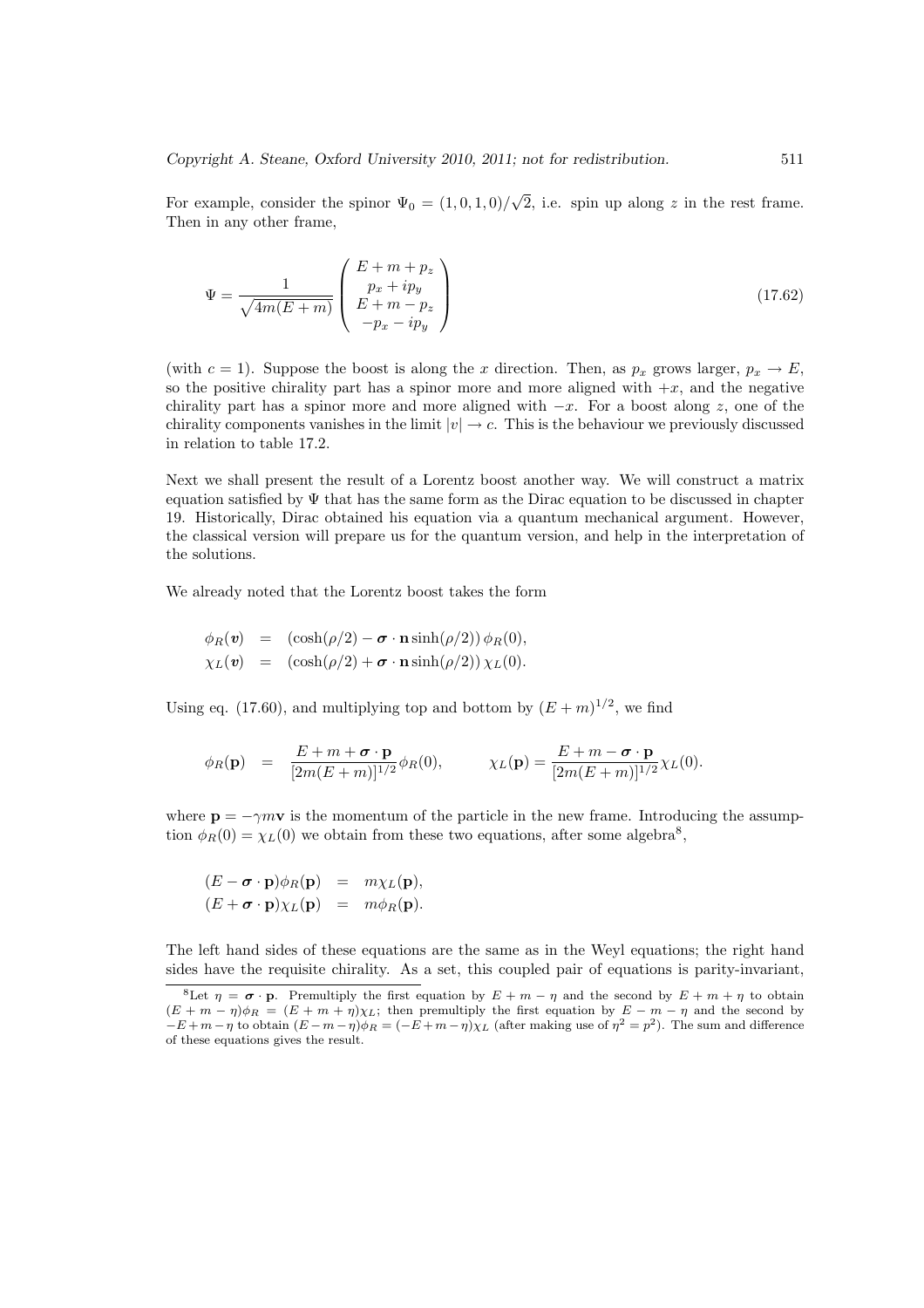since under a parity inversion the sign of  $\sigma \cdot \mathbf{p}$  changes and  $\chi$  and  $\phi$  swap over. In matrix form the equations can be written

$$
\begin{pmatrix} -m & E + \boldsymbol{\sigma} \cdot \mathbf{p} \\ E - \boldsymbol{\sigma} \cdot \mathbf{p} & -m \end{pmatrix} \begin{pmatrix} \phi_R(\mathbf{p}) \\ \chi_L(\mathbf{p}) \end{pmatrix} = 0.
$$
 (17.63)

This equation is very closely related to the Dirac equation which will be derived in the next chapter, see eq.  $(18.21)$ . One may even go so far as to say that  $(17.63)$  "is" the Dirac equation in free space, if one re-interprets the terms. This connection is explained in the next chapter. In the present context the equation represents a constraint that must be satisfied by any Dirac spinor that represents 4-momentum and intrinsic spin.

Our discussion has been entirely classical (in the sense of not quantum-mechanical). In quantum field theory the spinor plays a central role. One has a spinor field, the excitations of which are what we call spin  $1/2$  particles. The results of this section reemerge in the quantum context, unchanged for energy and momentum eigenstates, and in the form of mean values or 'expectation values' for other states.

## 17.7 Spin matrix algebra (Lie algebra)\*

We introduced the Pauli spin matrices abruptly at the start of section 17.2, without explanation. By now the reader has some idea of their usefulness. In order to derive results such as the spin rotation matrices, eq. (17.10), one needs to notice certain basic properties such as that all the spin matrices square to 1:

$$
\sigma_x^2 = \sigma_y^2 = \sigma_z^2 = I \tag{17.64}
$$

and it is very useful to have the commutation relations

$$
[\sigma_x, \sigma_y] \equiv \sigma_x \sigma_y - \sigma_y \sigma_x = 2i\sigma_z \tag{17.65}
$$

and similarly for cyclic permutation of  $x, y, z$ . You can also notice that

 $\sigma_x \sigma_y = i \sigma_z$ ,  $\sigma_y \sigma_x = -i \sigma_z$ 

and therefore any pair anti-commutes:

$$
\sigma_x\sigma_y=-\sigma_y\sigma_x
$$

or in terms of the 'anticommutator'

$$
\{\sigma_x, \sigma_y\} \equiv \sigma_x \sigma_y + \sigma_y \sigma_x = 0.
$$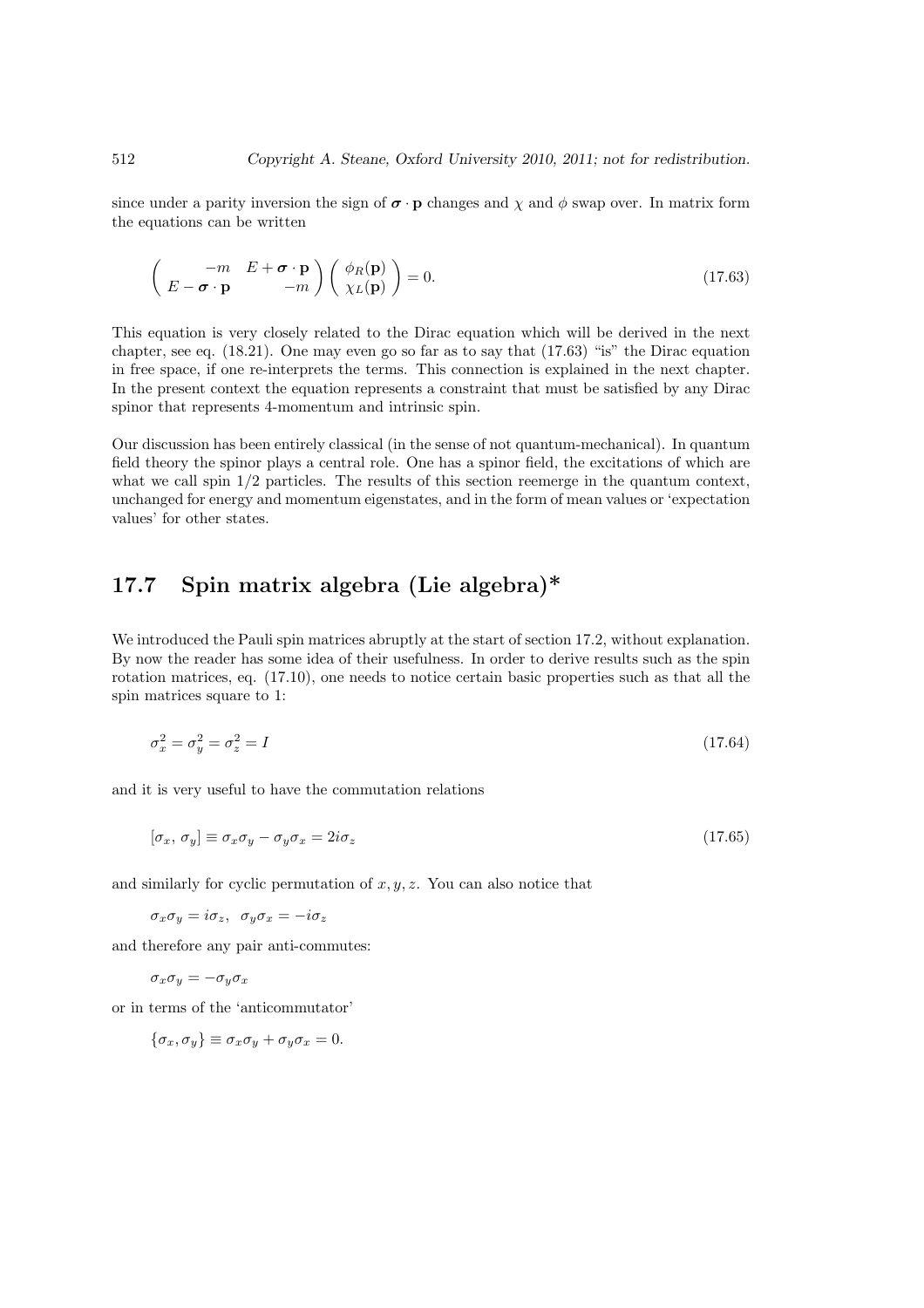In group theory, these matrices are called the *generators* of the group  $SU(2)$ , because any group member can be expressed in terms of them in the form  $\exp(i\boldsymbol{\sigma} \cdot \boldsymbol{\theta}/2)$ . More precisely, the Pauli matrices are the generators of one *representation* of the group  $SU(2)$ , namely the representation in terms of  $2 \times 2$  complex matrices. Other representations are possible, such that there is an isomorphism between one representation and another. Each representation will have generators in a form suitable for that representation. They could be matrices of larger size, for example, or even differential operators. In every representation, however, the generators will have the same behaviour when combined with one another, and this behaviour reveals the nature of the group. This means that the innocent-looking commutation relations (17.65) contain much more information than one might have supposed: they are a 'key' that, through the use of  $\exp(i\sigma \cdot \theta/2)$ , unlocks the complete mathematical behaviour of the group. In Lie group theory these equations describing the generators are called the 'Clifford algebra' or 'Lie algebra' of the group.

If a Lie group does not have a matrix representation it can be hard or impossible to give a meaningful definition to  $exp(M)$  where M is a member of the group. In this case one uses the form  $I + \epsilon M$  to write a group member infinitesimally close to the identity for  $\epsilon \to 0$ . The generators are a subgroup such that any member close to I can be written  $I + \epsilon G$  where G is in the generator group. This is the more general definition of what is meant by the generators.

The generators of rotations in three dimensions (17.17) have the commutation relations

$$
[J_x, J_y] = iJ_z \quad \text{and cyclic permutations.} \tag{17.66}
$$

By comparing with (17.65) one can immediately deduce the relationship between SU(2) and SO(3), including the angle doubling!

The restricted Lorentz group has generators  $K_i$  (for boosts) and  $J_i$  (for rotations). The commutation relations are (with cyclic permutations)

$$
[J_x, J_y] = iJ_z
$$
  
\n
$$
[K_x, K_y] = -iJ_x
$$
  
\n
$$
[J_x, K_x] = 0
$$
  
\n
$$
[J_x, K_y] = iK_z.
$$

The second result shows that the Lorentz boosts on their own do not form a closed group, and that two boosts can produce a rotation: this is the Thomas precession. If we now form the combinations

$$
\mathbf{A} = (\mathbf{J} + i\mathbf{K})/2, \qquad \qquad \mathbf{B} = (\mathbf{J} - i\mathbf{K})/2,
$$